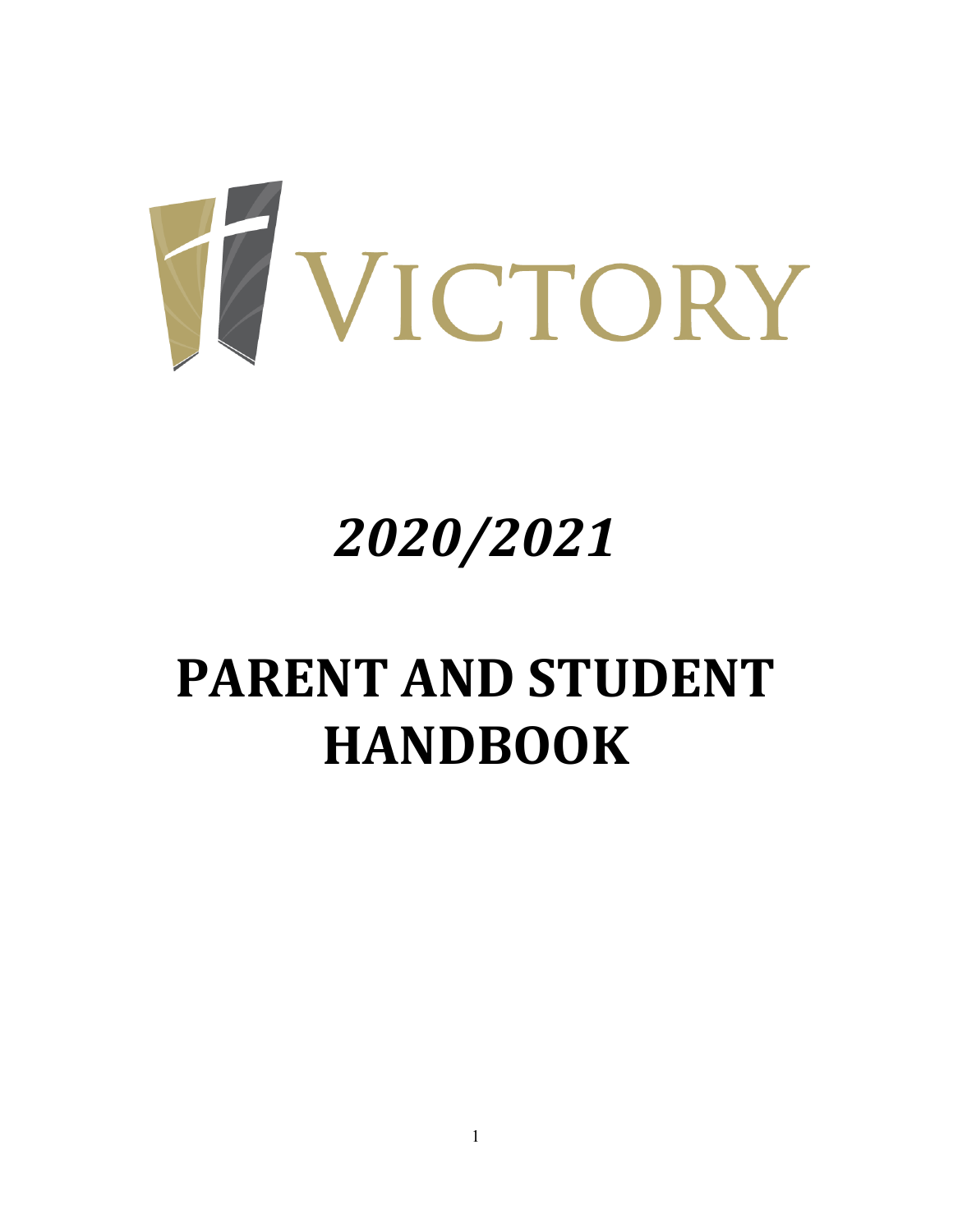## **Absences and Illness**

## *The state of California requires that all resident children from ages six and above attend school.*

Absence from school is discouraged. No matter how much effort is made, the school activities of a particular day can never be completely duplicated or repeated. **Absences in excess of 44 days in one academic year will result in a student having to repeat a grade.**

When family vacations occur while school is in session, it is the parent's responsibility to be certain that the classwork and homework is completed, and corrected. Generally, the deadline for school assignments will be extended by the number of days the student is absent from school.

Parents must report all communicable diseases (chicken pox, measles, mumps, eye infections, lice, etc.) to the school office personnel, *and have notification of condition for recovery from the family doctor before returning to school.*

## **When circumstances necessitate the student's absence, please remember the following guidelines:**

- o In case of illness a child should remain under the care of an adult (preferably the parent) until health is regained.
- o Schoolwork may be arranged with the teacher in the case of an extended absence.
- o It is the responsibility of both the student and parent to be certain that all assignments are completed and submitted according to the designated schedule.
- o In the case of an absence from school, the teacher must receive an explanation via handwritten note, email, or phone call from the parent guardian.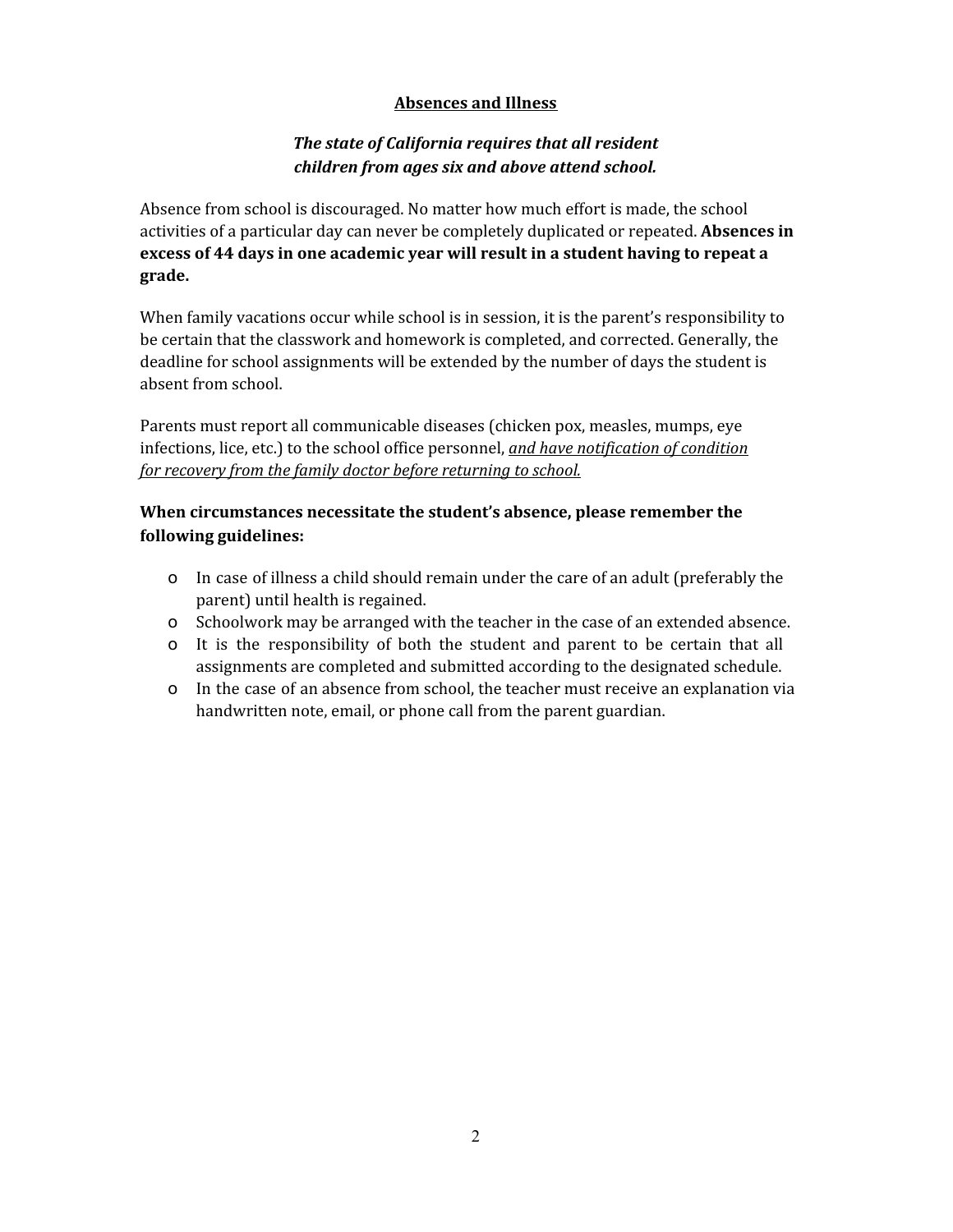### **Academic Standards**

Students in all grades will be expected to demonstrate the knowledge, skills, and abilities designated as the curriculum of Victory Christian Academy. Assignments that are assessed a grade, unless otherwise noted, will be done so according to the following scale.

| <b>LETTER GRADE</b> | <b>MEANING</b>                                                  | <b>PERCENT RANGE</b>    |  |
|---------------------|-----------------------------------------------------------------|-------------------------|--|
| $A+$                |                                                                 | 100%                    |  |
| A                   | <b>SUPERIOR</b>                                                 | $99\% - 93\%$           |  |
| А-                  |                                                                 | $92\% - 90\%$           |  |
| B+                  |                                                                 | 89% - 88%               |  |
| B                   | <b>GOOD</b>                                                     | 87% - 83%               |  |
| <b>B-</b>           |                                                                 | $82\% - 80\%$           |  |
| $C +$               |                                                                 | 79% - 78%               |  |
| C                   | <b>AVERAGE</b>                                                  | 77% - 73%               |  |
| C-                  |                                                                 | 72% - 70%               |  |
| D+                  |                                                                 | $69\% - 68\%$           |  |
| D                   | <b>POOR</b>                                                     | $67\% - 63\%$           |  |
| D-                  |                                                                 | $62\% - 60\%$           |  |
| F                   | <b>FAILURE</b>                                                  | <b>BELOW 59 PERCENT</b> |  |
| INC.                | Incomplete: to be replaced by a letter grade within<br>2 weeks. |                         |  |

#### *Retention*

Since all of God's children grow and mature in their own unique way, Victory Christian Academy cannot guarantee that every child will be ready to move on to the next level in his/her education at the expected time. When it happens that a child is not ready to cope with the expectations of his/her age, the teacher will suggest the child repeat the grade and thus gain another chance to succeed. Since success brings about self-confidence, we feel every child must have the right to succeed. Parents are asked to very seriously consider the school's decision concerning a child repeating a grade.

Acceptance to the next grade is contingent upon successful completion of the required course work. Students in grades K-2 will be promoted on the recommendation of the teacher. Students in grades 3-8 must retain a final average that: is in line with current school grading scales. Any student not having done may be required to seek outside tutoring or summer lessons and then take a test to be administered by Victory Christian Academy to insure that the student has the necessary skills for success at the next grade level.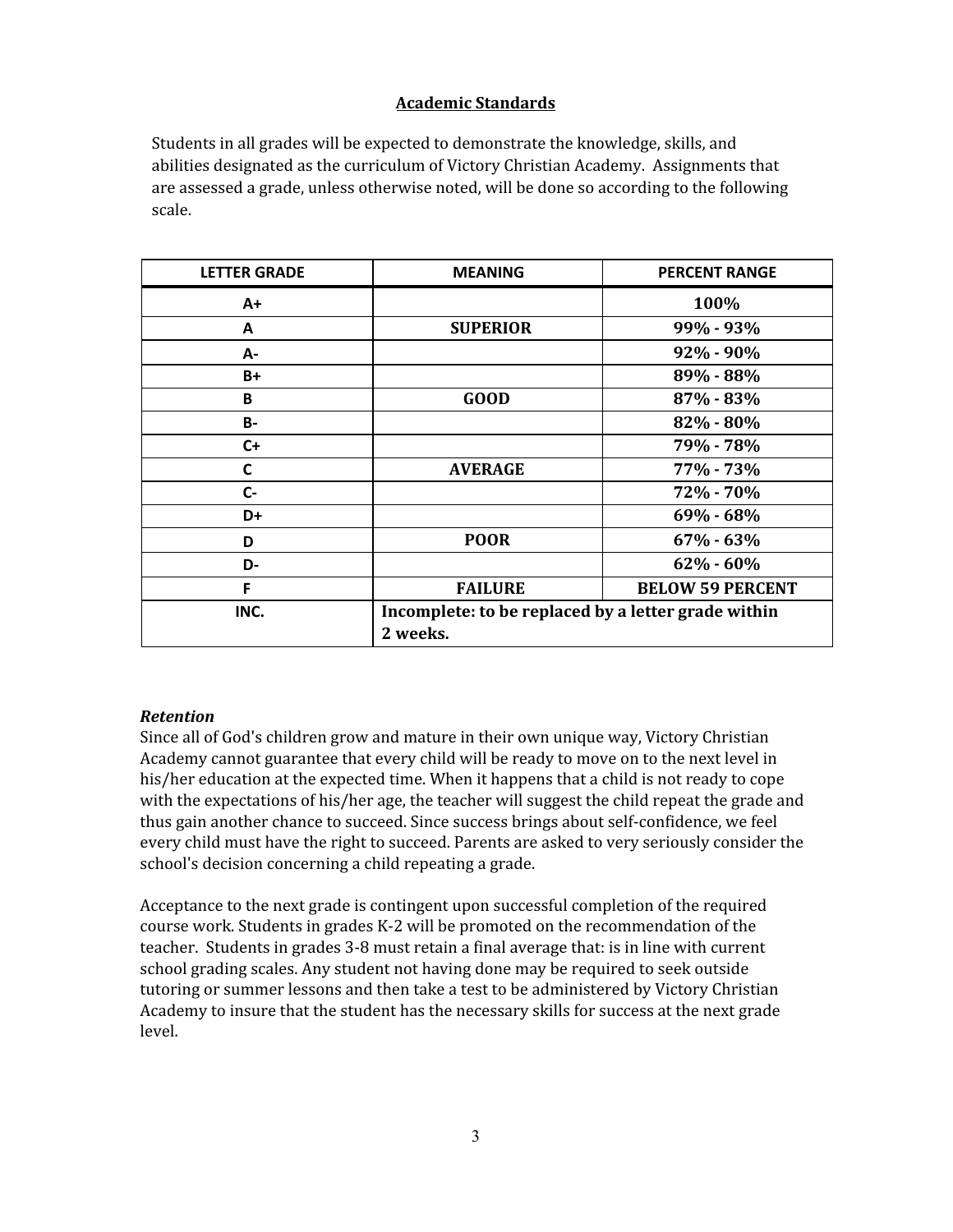All retention issues should be referred to the principal by the beginning of the fourth quarter, and a "notice of danger of retention" sent home to the parents with a "return to teacher" section to be signed by the parents.

### **Academic Standards (continued)**

All retentions will be referred to the Principal who will make the final decision. This decision will be based on the best possible information available, achievement tests, course work, attendance, as well as teacher and parental input.

#### **Achievement Tests and Conferences**

During the course of the year, students in grades 2 - 8 will take a standardized Achievement Test. Parents will be given these results after the school receives them. These results will go home with your child in their folder. Any questions or concerns should be brought to the teacher's attention.

#### **Admissions**

Admissions process to apply for enrollment:

- Contact the school office to schedule a tour and meeting
- Family meets with the Principal
- Turn in application for enrollment
- Formal assessment by the classroom teacher/principal
- Notified by the Principal of acceptance
- Payment of Registration Fee for school year to secure enrollment

#### *Enrollment Policies*

The basic enrollment and admission policy is the policy of the Lord, who says, "Permit the children to come unto me!" Victory Christian Academy invites, welcomes, and admits students of any race, color, national and ethnic origin to all the rights, privileges, programs, and activities generally accorded or made available to students in the school. It does not discriminate on the basis of race, color, national and ethnic origin in the administration of its policies, scholarship, and other school-administered programs.

Parents understand that Victory Christian Academy is first and foremost a Christian Day School, not simply a "private" school, and that enrollment implies the educational development of the whole child — body, mind, and spirit. Parents who enroll their children at Victory understand that they and their children willingly submit to the discipline of Christian education and give assurance by such enrollment of their cooperation with the faculty and Board of Education.

Application for admission to Victory Christian Academy should not be primarily because of a physical, emotional, behavioral, or attitudinal dysfunction. Victory Christian Academy reserves the right to receive information on the home background and/or previous school experience of a child prior to enrollment. Before accepting new students, Victory Christian Academy tests each child (K-8) applying for admission, to determine if the student is at grade level.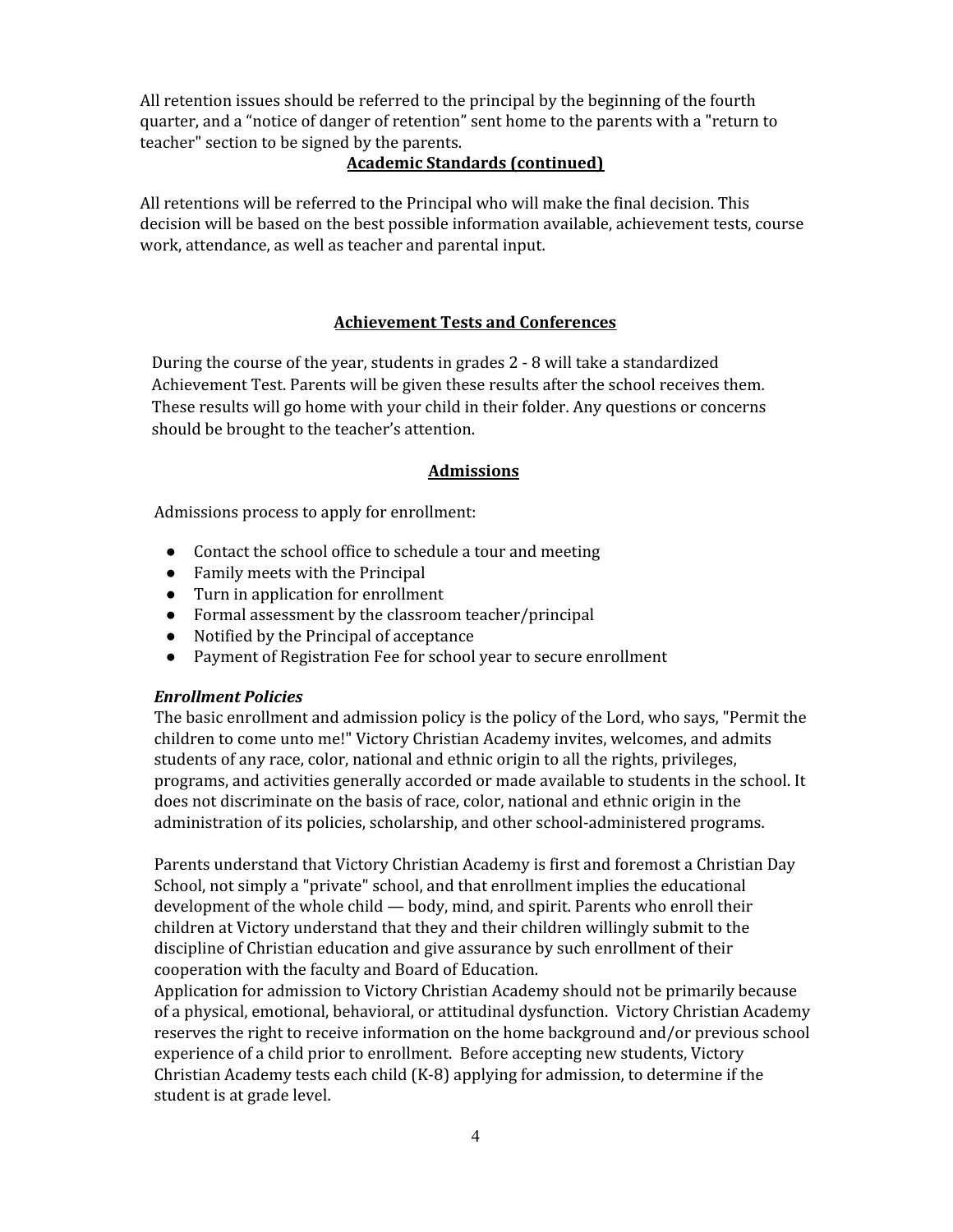Pupils entering Kindergarten must be 5 years of age on or before September 1st of the school year. Exceptions to this rule may be made by the Principal. All students in Kindergarten must be potty trained and not require restroom assistance or protective undergarments. All students entering Kindergarten must have a completed physical examination prior to enrollment.

Students will be enrolled according to the following priorities:

- 1. Students who were enrolled at the end of the previous school year.
- 2. Any child(ren) of communicant members of Victory Lutheran Church.
- 3. Siblings of any students presently enrolled.
- 4. Non-church member Staff children.
- 5. Communicant members from other Missouri Synod sister congregations.
- 6. All other students will be enrolled on a "first-come, first-served" basis.

#### **After School Expectations**

After school, students will plan to leave the school grounds when dismissed unless they have a later, school sanctioned activity. Students must wait for rides in the designated area of the parking lot.

Unless they are supervised by another adult, students on the school property after 3:15pm will be considered to be participating in our School Age Care (daycare) program and will be charged the hourly rate.

Students are NOT to remain in the classroom after 3:00 pm unless a teacher gives them special permission. These students will be required to sign-in- with a member of the School Age Care Staff, and will be included in and charged for our School Age Care Program until the time they are signed-out from this program.

#### **Before School Expectations**

Unless they are supervised by another adult, students on the property before **8:15am** will be considered to be participating in our School Age Care Program and will be charged the hourly rate.

All students arriving at school will use the entrance from **Buena Vista Way**, on the east side of school (the parking lot side). **All other entrances are locked**. After **8:20am** students are asked to go directly to their classrooms in the morning unless they have business in the school office.

Students will remain with **until 8:20am** at which time they are dismissed by our School Age Care Staff to the classroom.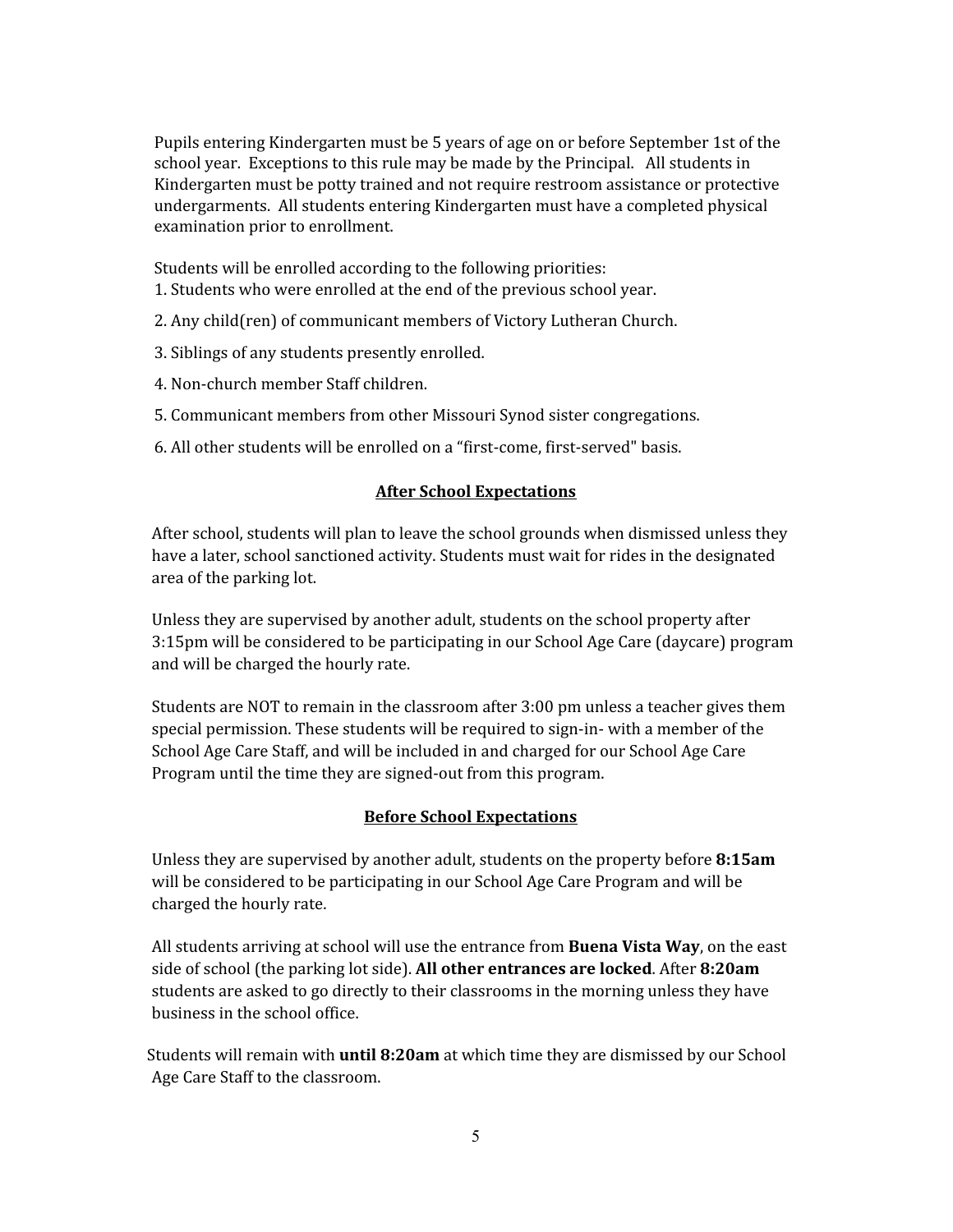## **Bicycles On Campus**

Bicycles may be ridden to school provided they are properly placed and locked on the bike rack nearest to the picnic tables. Bicycles are to be walked on and off the school grounds as well as the parking lot specifically. Bicycles may not be ridden in the parking lot.

## **Bullying and Similar Intimidating Behavior**

According to the US Department of Education, bullying is commonly defined as unprovoked, intentional, and repeated hurtful acts, words, or other behavior, such as name: calling, threatening and/or shunning, committed by one or more children against another. An imbalance in real or perceived power exists between the bully and the victim.

At Victory Christian Academy, bullying behavior - including physical and verbal aggression, social alienation, and intimidation will not be tolerated. **Students and parents are encouraged to immediately report any circumstances of unprovoked, intentional, and repeated behavior that could be classified as bullying.**

Above all it must be emphasized that in an effort to follow Christ's example, a climate of acceptance, correction, and forgiveness will be maintained at Victory Christian Academy. This requires the cooperation of all students, the care of all staff members, clear and effective communication with the parents of our students, and the commitment to living out Christ's sacrificial love.

Guidance, and correction will be provided as needed for both the bully and the victim, so that a climate of support and acceptance will be sustained. This assistance will occur in the following stages:

## **PHASE ONE: When a persistent relationship problem continues, the principles of correction and forgiveness described in Matthew 18 will be incorporated.**

## *The of ending student will be:*

- o Counseled by his/her teacher
- o A note will be written to the parents of the offending student, which explains the situation and the consequences administered. This note will be signed by the **student and parent(s)** and returned to the teacher. One copy of this note will also be sent to the parent of the student who was offended.
- o The teacher will keep a record of the incident
- o One copy of the signed note will be submitted to the principal who will maintain a special file for such incidences.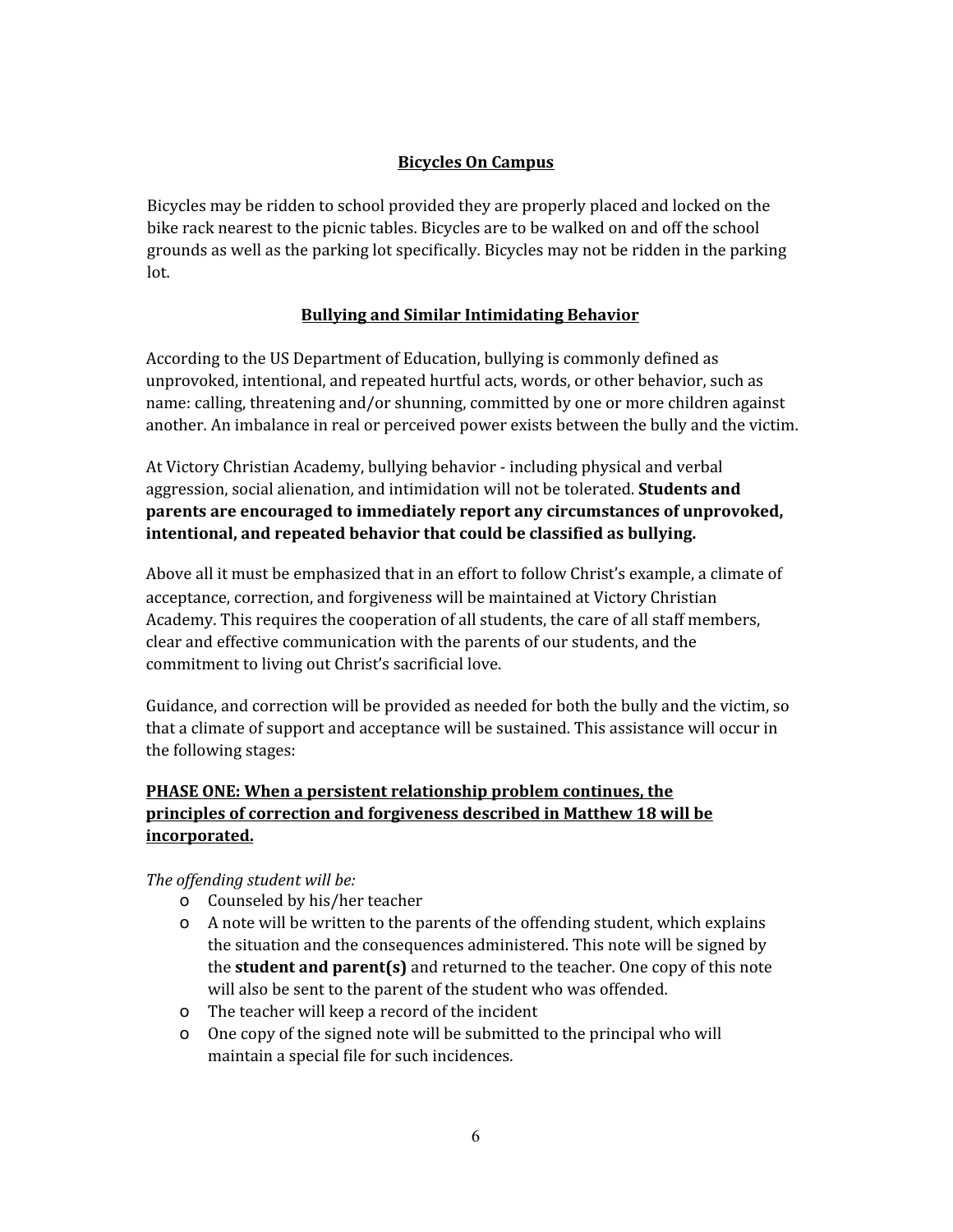Additionally, appropriate consequences that are simple and progressive will be administered. These consequences may include, but are not limited to:

- o The loss of recess
- o Assigned physical activity
- o Detention
- o Required writing assignment

## **Bullying and Similar Intimidating Behavior**

## **PHASE TWO: The steps of PHASE ONE will continue. Additionally, the teacher will schedule a parent-teacher conference. Behavior goals will be established or reinforced, and further consequences discussed and administered as are necessary.**

*The teacher will record a summary of this conference, and will provide a copy to:*

- o The parents
- o The Principal

*The Principal will meet with the of ending student to discuss the goals and consequences.*

## **PHASE THREE: The offending student will be suspended from school for a minimum of one school day (Teacher's Suspension)**

**PHASE FOUR: The offending student will be suspended from school for a minimum of THREE DAYS (Principal's Suspension). The student and parents of the offending student will be required to consult with a child psychologist.** A report from the psychologist must be provided to the Principal within an agreed upon period of time from the beginning of the suspension. This report and all subsequent reports will be shared with the teacher of the student, and be included in the student's cumulative file.

**PHASE FIVE: If the offending student continues to engage in bullying behavior, it will be recommended to the Board of Education that this student be expelled from enrollment at Victory.**

**SEVERE CLAUSE:** *In the case of severe instances of bullying, drastic consequences will be administered by the Principal to the of ending student. These could include IMMEDIATE*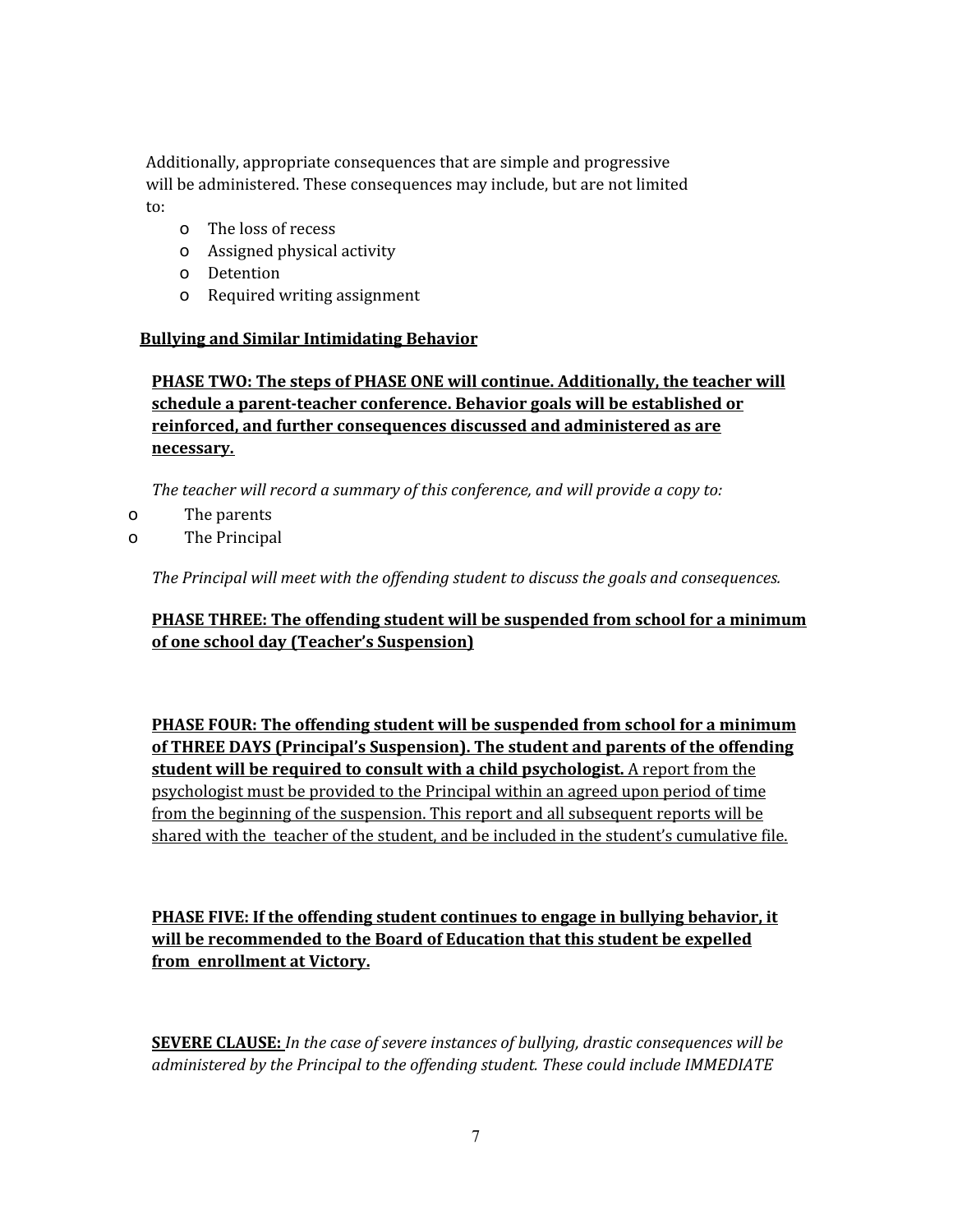*SUSPENSION, or the recommendation for EXPULSION of the student by the Board of Education.*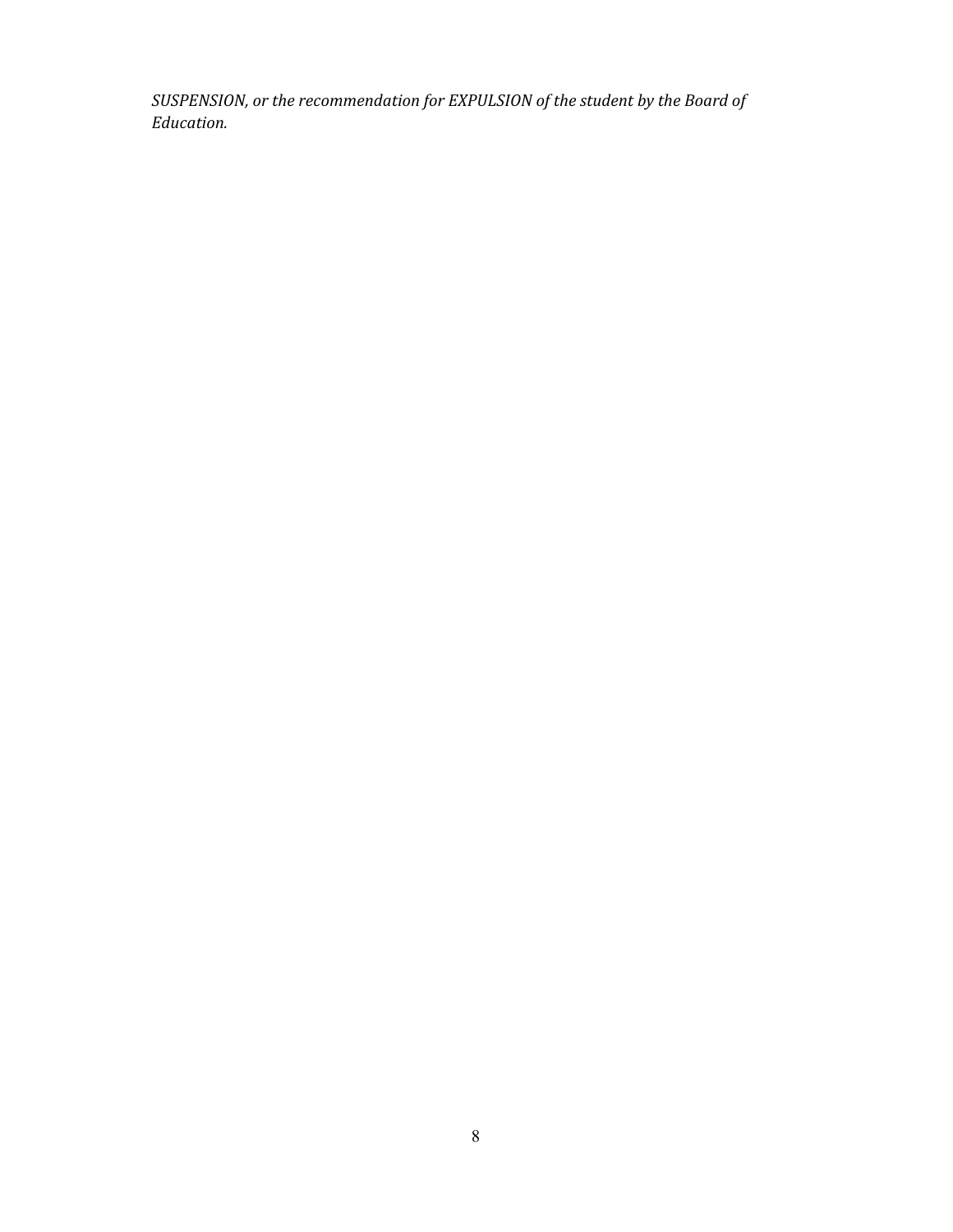#### **Chapel**

A weekly chapel service is held on Wednesday mornings. This service normally begins at 9:00 am. Our principal, pastor, teachers, students, and guest speakers conduct the services.

An offering can be contributed in the classroom throughout the week. These contributions are brought to chapel on Chapel Day. Our Student Council selects a special project for each quarter of the school year. Special short-term projects may also be selected. Students are able to see the impact of their contributions as they support Christian ministries around the world.

#### **Citizenship Grades**

The guidelines and expectations that were listed at the beginning of this handbook are used to measure a student's development in the area of citizenship and social skills.

## **The markings on the quarterly report card for citizenship and minor academic subjects (such as Spanish, Choir/Music, and PE) are as follows:**

O - Outstanding I - Improving S - Satisfactory N - Needs Improvement U - Unsatisfactory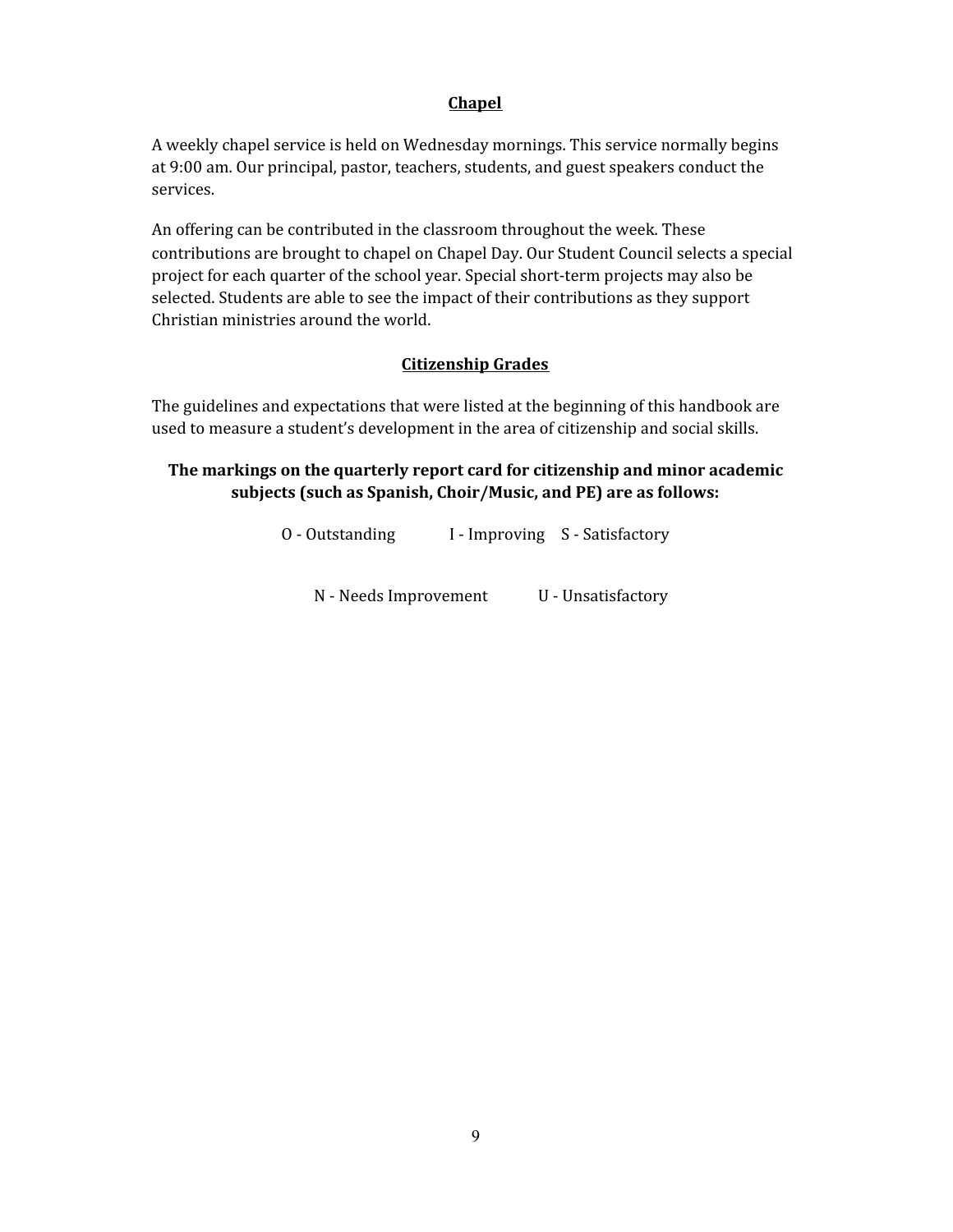#### **Class Parties**

The Room Representatives for each class plan parties for the students and coordinate these plans with the teachers. Each year the following parties are held for each grade:

- o Christmas
- o Valentine's Day
- o Hosanna Party (before Easter Break/near Palm Sunday)
- o End of the Year Party

*There may be other class parties for certain special occasions or for reward purposes as determined by the teacher.*

#### **Consequences for Misbehavior**

The staff at Victory Christian Academy does not administer corporal punishment. When an infraction of the school rules occurs, a variety of consequences may be administered. These may include but are not limited to: "time out", loss of playtime, a special task assignment, writing assignment, detention, or suspension/expulsion.

A detention may be assigned to be served on the day of the infraction, or if necessary, as arranged between the teacher and the parent(s). Continued misbehavior may necessitate a parent conference. If this undesirable behavior still continues, the assistance of the principal may be enlisted. *Serious misbehavior may result in suspension - either in school, or at the parent's home or workplace - or ultimately expulsion.*

A policy for discipline has been developed and approved by our Board of Education. It can be reviewed in our school office. It includes the following information regarding student suspension.

#### **Grounds for Suspension - Severe Circumstances:**

Suspension may result from a very serious condition of improper behavior, or from other severe circumstances detrimental to the safety of others and the Christ-centered environment at Victory Christian Academy.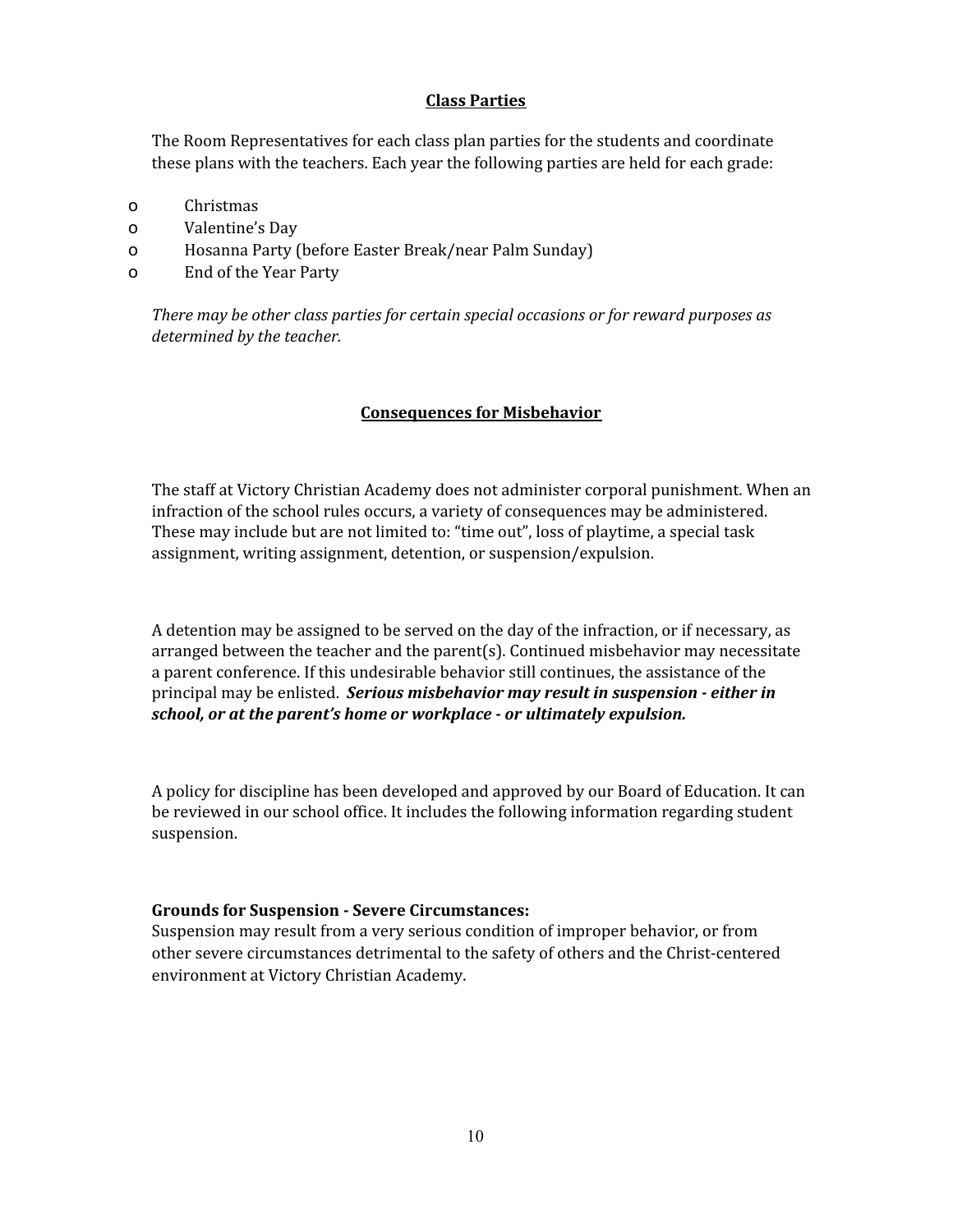#### **Grounds for Suspension or Expulsion:**

- a) Caused, attempted to cause, or threatened to cause physical injury
- b) Possessed, sold or otherwise furnished firearm, knife, explosive, or other dangerous object (except with written permission from a school employee, and in agreement with the principal).
- c) Possessed, used, sold, or otherwise furnished negotiated to furnish, offered, or been under the influence of any controlled substance, alcoholic beverages, or an intoxicant of any kind, or possessed, used, or sold drug paraphernalia, or pretended to do so.
- d) Committed or attempted to commit robbery or extortion
- e) Caused or attempted to cause damage to school or private property
- f) Stolen or attempted to steal school or private property
- g) Possessed or used tobacco, or any products containing tobacco or nicotine
- h) Committed an obscene act or engaged in habitual profanity or vulgarity
- i) Disrupted school activities or otherwise defied the authority of teachers, administrators, school officials, or other school personnel engaged in the performance of their duties.

A student may be suspended or expelled for any of these enumerated actions or conditions if they occur:

- 1. While on school grounds
- 2. While going to or coming from school
- 3. While off campus during the school day
- 4. While going to, during, or returning from a school sponsored activity

In the case of an in-school suspension, a supervisory adult will be recruited and paid a minimum hourly wage by the parent or guardian if the principal is unable to facilitate the in-school suspension. If a staff member conducts the in-school suspension, the staff member will receive his or her current wage for supervising the suspension. This amount will be added to the student's account, in a manner similar to a charge for School Age Care services.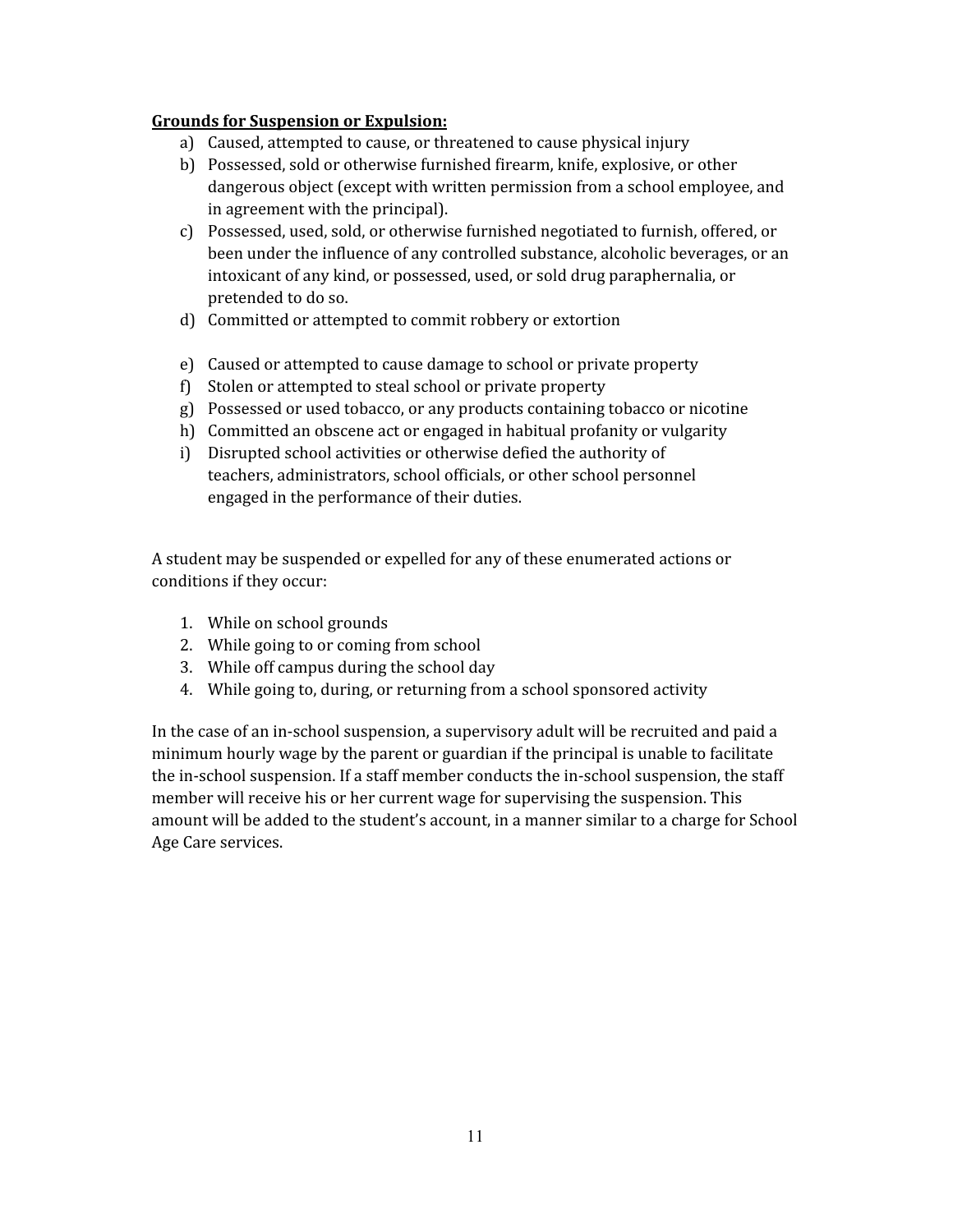#### **Damages**

Students will be required to reimburse the school for loss of, or willful or careless damage to textbooks or other school property.

## **Detention Policy**

Students may receive a detention based on behavior or missing assignments (this mainly occurs in the Middle School Grades). Detentions act as the consequences for the student's actions, and are to be taken seriously. Our staff will stay after school to facilitate the detentions and parents will be notified of the date of the detention prior to the date it will be served. Any conflict in dates for the detention must be worked out with the teacher on a case-by-case basis. No exceptions or "switching of detention dates" will be accommodated for athletic events.

- o If a student chooses to "skip" the detention he/she is required to serve, that student will then be given a second detention to serve. The parent will be notified of the initial detention, the choice to not serve that detention, and the secondary detention as a result.
- o Students choosing to not serve the two detentions (the initial, and the secondary) will receive a one-day in school suspension. He/She will remain in the office and complete all work outside of his/her regular classroom.
- *o All students serving detention will be signed into a detention log, and if not picked up after detention, will be signed into our School Age Care Program.*
- *o Victory practices or games do not constitute a reason for a changed detention date.*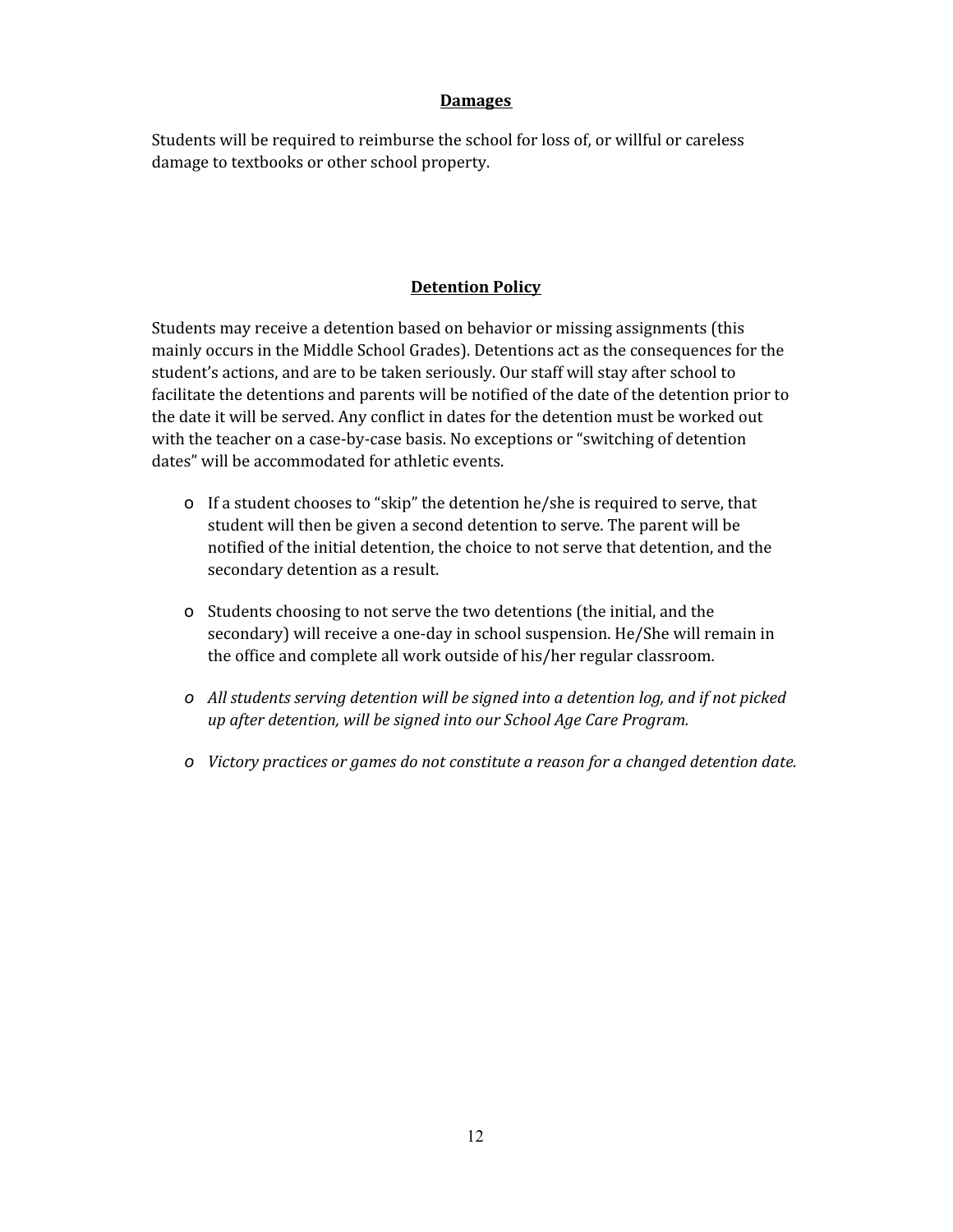#### **Dress Code Policy**

Victory Christian Academy strives to prepare students for excellence in all areas of life education, character, community service, and Christian witness. Appearance plays a significant role in student pride and community participation. We recognize that these are the years in which students will develop habits and practices that will last a lifetime. Victory Christian Academy has adopted a Uniform dress code. Students are expected to present themselves with excellence. Uniforms are required, and the following criteria is as follows:

**All student uniforms must be The Uniform Store uniforms. No look-alike uniforms will be allowed. International Student Uniform Package:**

#### **Boys' Uniform Requirements:**

#### *Boys Shirts*

Polo Shirts- Polo Shirts may be gray, white or black with the School Logo. Polo shirts can be long or short sleeves. Only The Uniform Store polo shirts with the "VICTORY" logo are acceptable.

Cloth shirts are not considered outerwear and should not be worn unbuttoned. Only one plain white undershirt will be permitted to be worn under the uniform shirt. No modifications of uniforms will be permitted.

#### *Boys' Pants*

Uniform Pants- Pants must be black or tan khaki style pants and **can only be purchased from The Uniform Store**. Pants that are excessively tight, baggy, dirty or sloppy are not allowed. Boys may only wear a plain brown or black belt with pants or shorts of appropriate size to fit within the belt loops. No oversized belt buckles or belts with logos are allowed. No Cargo Pants or Corduroy.

Uniform Shorts- Uniform shorts must be black or tan Khaki style shorts and **can only be purchased at The Uniform Store**. No Cargo shorts, Corduroy or Board shorts allowed.

*Boys and Girls are expected to dress with professionalism and modesty. Torn clothing is not permitted. Excessive wear and tear will result in automatic replacement of that article of clothing. This is at the discretion of the principal.*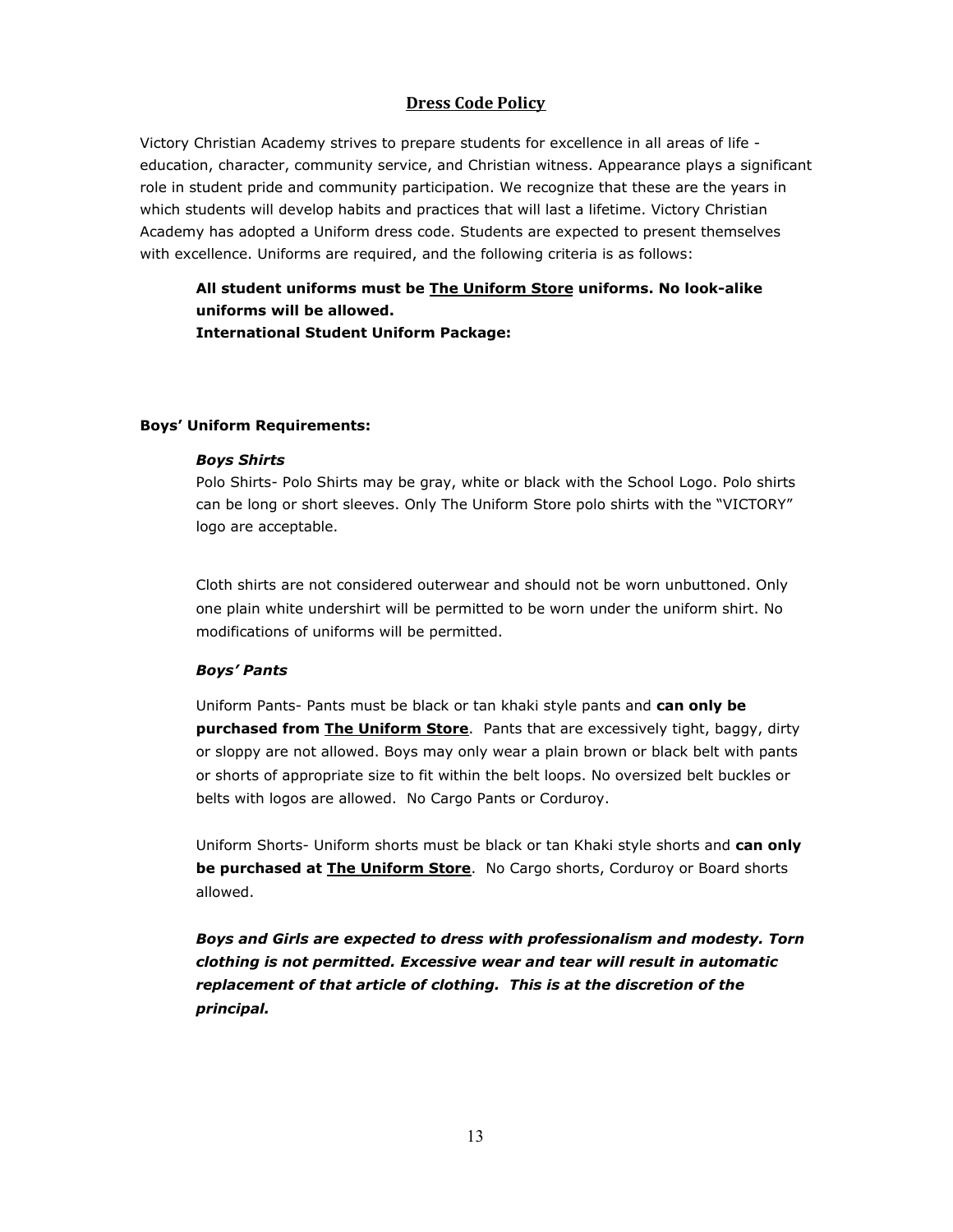#### **(Dress Code Policy Continued)**

*Hair must be well-groomed (no Mohawks, extreme styles, or shaved symbols), a natural color (no dyes, streaks, highlights, or tips), and for boys no ponytails or buns and hair shall not extend beyond the bottom of the shirt collar. Only ears may be pierced and only one earring per ear, girls only. Tattoos are not allowed.*

#### **Girls' Uniform Requirements:**

#### *Girls' Shirts*

Polo Shirts- Polo Shirts may be gray, white or black with the School logo. Polo shirts can be long or short sleeves. Only **The Uniform Store** apparel polo shirts are acceptable. Undergarments shall not be visible at any time.

#### *Girls' Skirts*

Plaid, Black or Khaki. These items can only be purchased at **The Uniform Store**. Skirt length shall not be higher than 2 inches from the back of the knee.

#### *Girls' Pants*

Uniform pants must be black or tan Khaki style pants and must be purchased from **The Uniform Store**. Pants that are excessively tight, baggy, dirty or sloppy are not allowed. Girls may only wear a plain brown or black belt with pants or shorts of appropriate size to fit within the belt loops. No Cargo Pants or Corduroy allowed. No undergarments shall be visible at any time.

Uniform Shorts- Uniform shorts must be black or tan Khaki style shorts and must be purchased from **The Uniform Store**. No Cargo Shorts, Corduroy, or Board shorts allowed. No Undergarments shall be visible at any time.

*Girls are expected to dress with modesty. Exposed midriffs and backs are not permitted. Torn clothing is not permitted. No messages, insignia, or language is acceptable on clothing, other than the Victory Christian Academy logo. Hair must be well-groomed (no Mohawks, extreme styles, or shaved symbols), and a natural color. Piercings (other than the ears for girls only), and tattoos are not permitted.*

#### **Additional Requirements for all students:**

#### *Footwear*

No Flip- flops, or high-heels allowed. Students must wear closed toe flats. Students will need to come prepared with appropriate athletic shoes on PE days.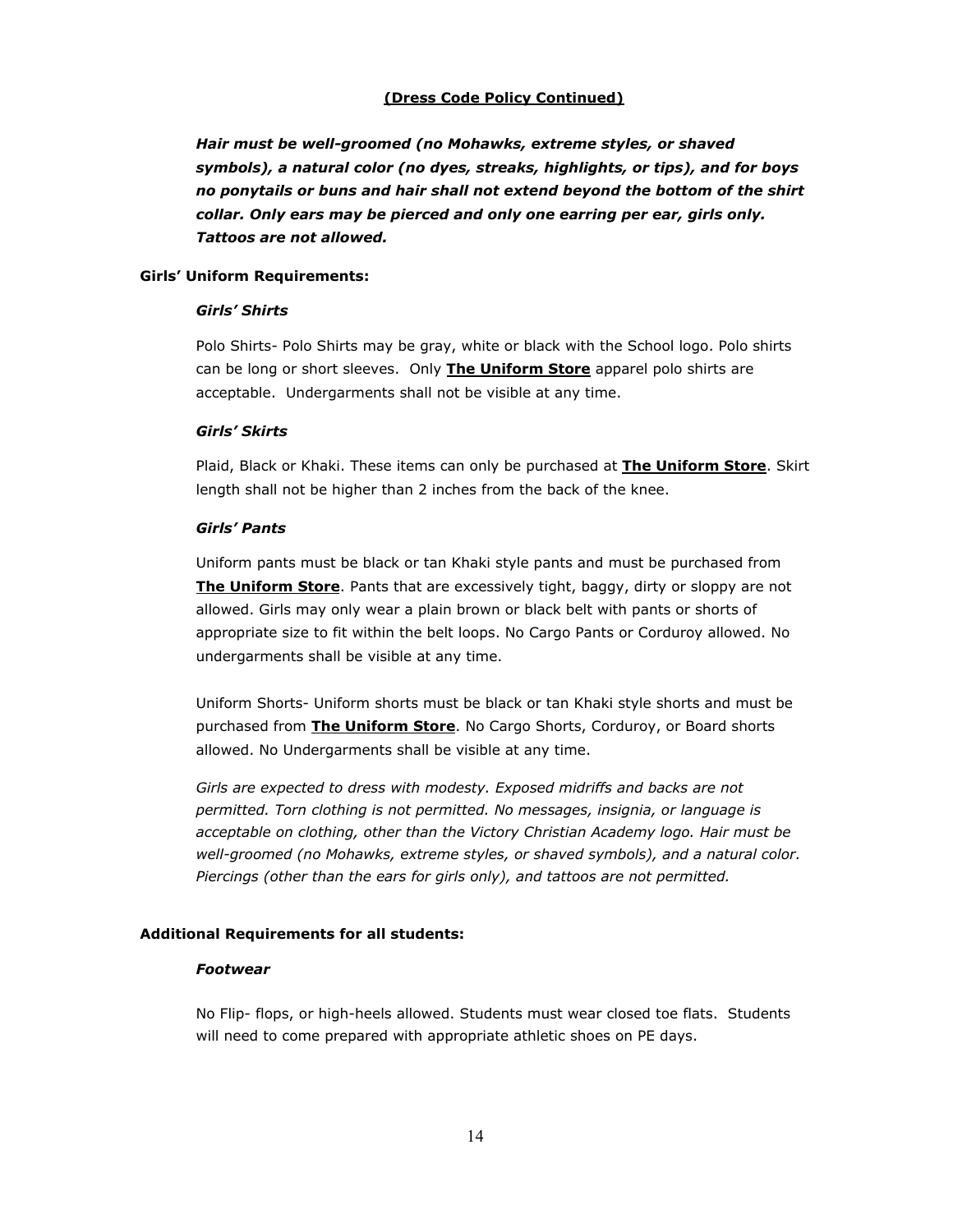#### **(Dress Code Policy Continued)**

#### *Socks*

Knee-high socks or shorter are acceptable. Tights must be solid black, brown or white with no patterns. Thigh-high socks are not permitted-socks may not extend above the knee.

#### *Outerwear*

Students are permitted to wear any outerwear that is consistent with the Victory uniform colors (black, grey, white, gold). Outerwear logos may be no larger than the Victory logo on uniform polo shirts, and may not contain anything offensive. Students are encouraged to purchase Victory outerwear from Nunes.

#### *Sweaters*

Nunes V-Neck Cardigan (boys and girls)

#### *Hats*

Hats may not be worn.

#### *Physical Education*

Students may wear a Victory T-shirt, which can be purchased from **The Uniform Store** and any bottoms. Bottoms must not be shorter than the normal uniform short length, and may not have excessive wear and tear. No holes or rips allowed.

#### *Personal Hygiene*

Good personal hygiene should be maintained by regular showering and clean clothes, including PE uniforms. Make-up or nail polish, may not be worn by male students. Visible piercings (earrings on girls OK) or tattoos, clip on rings, tongue rings, or studs on any student are not permitted. Chains of any kind, attached or unattached to clothing are not permitted. This does not include gold/silver chains worn for jewelry purposes.

*Special dress days (jeans, jerseys, hats, etc.) may be permitted during the year at the discretion of the Executive Director, and/or Principal.*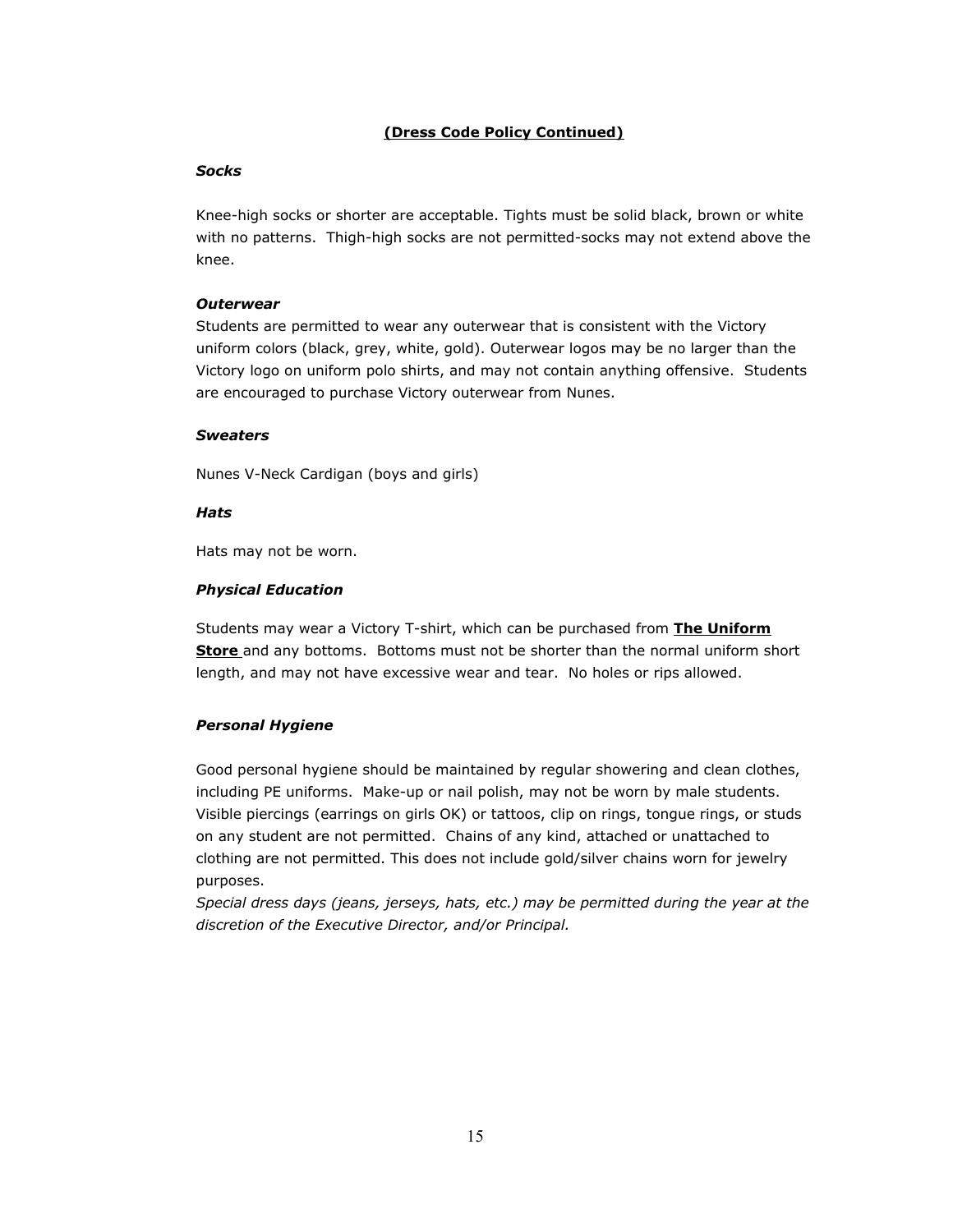#### **(Dress Code Policy Continued)**

*The Executive Director, Principal, and teachers are the final arbiters of whether particular clothing is acceptable. Initial violations of the dress code will result in one warning. Subsequent violations will result in immediate correction or students will need to be picked up from school or have alternate clothing delivered. Continued violations will result in meeting with parents or guardians, suspension, or other disciplinary measures.*

## **Drug, Alcohol & Tobacco Policy**

Victory Christian Academy maintains that the use of illicit drugs and the unlawful possession or use of alcohol or tobacco is wrong and harmful. Therefore, it shall be the policy of Victory Christian Academy to absolutely prohibit the unlawful possession, use or distribution of illicit drugs, alcohol or tobacco on school premises or at any part of the school's activities. This shall include such unlawful possession, use, or distribution of illicit drugs, alcohol and tobacco by any student of the school during regular school hours or after school activities on or off school premises. Compliance with this policy is mandatory. Consequences for the violation of this policy will be as follows:

- A meeting of the student with the parent and principal. This will result in suspension or expulsion, with the right of appeal to the Executive Director.
- The Law Enforcement authorities may also be notified of the violation.

The school will also provide educational instruction on the prevention of drug use. The school will maintain a list of drug, alcohol and tobacco counseling and rehabilitation services available to students. Completion of such a program may be mandatory in order to return to the school classroom.

## **Early Release**

When it is necessary for a child to leave the school grounds before the normal dismissal time, a note must be brought from home. During the school day, the parent is asked to come to the school office when picking up a student. A member of our office staff will contact the child's teacher to notify him or her that the student should come to the office. The office personnel will then grant the student's "release".

## **Emergency Information**

At the beginning of the school year, parents are asked to provide emergency information. In case of injury or illness, this allows our office staff to respond appropriately and without delay. *Parents are reminded to be certain this information remains current throughout the year.*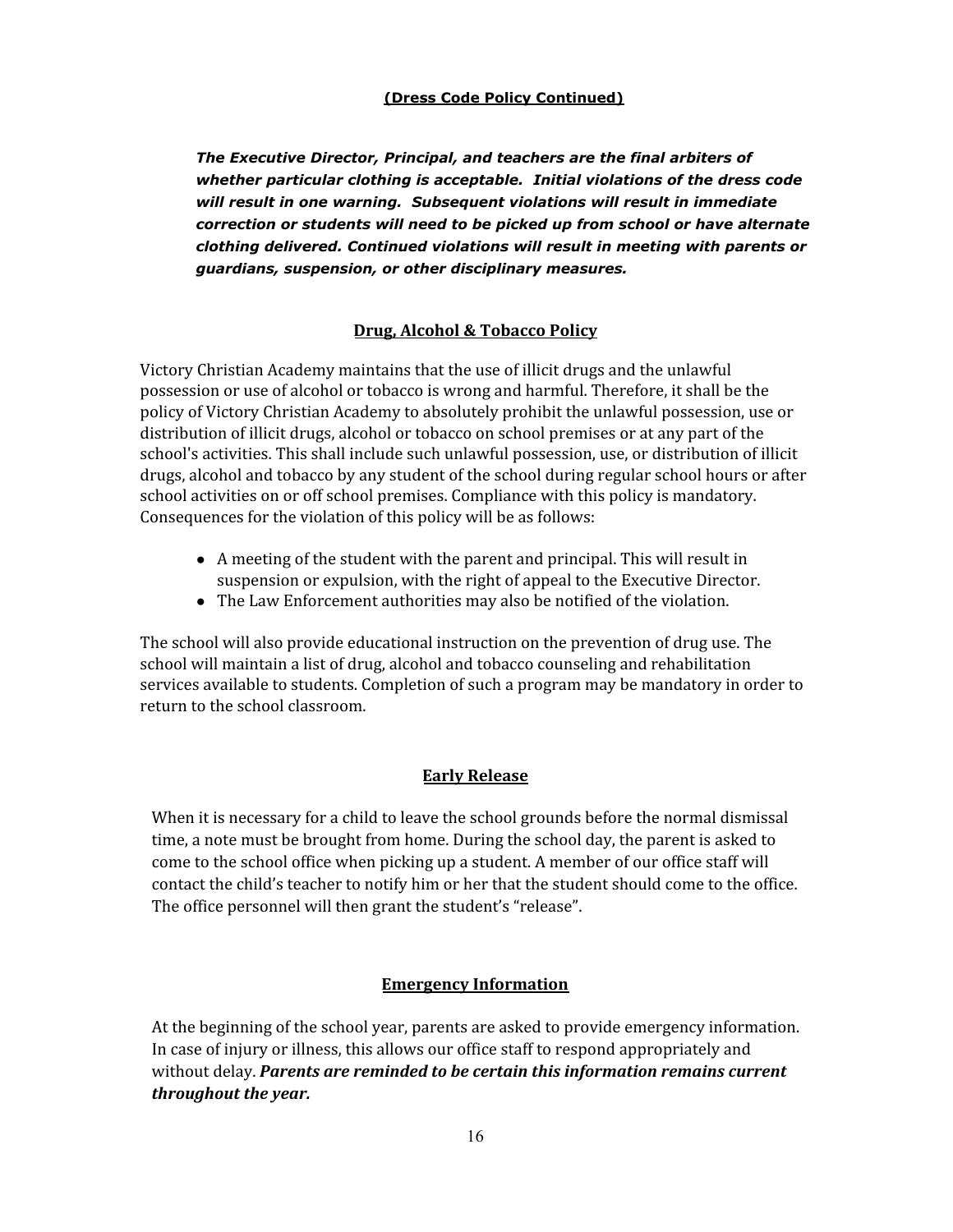#### **Field Trips**

During the school year, special class trips will be arranged and parents will receive information that will include all of the pertinent details. A permission slip will be required for each such activity. There may be an additional charge to cover admission, transportation, and various other expenses. Parents will be notified of the cost and will be responsible for the expense if the child attends/participates. Parents are often requested to assist with the transportation for these excursions. Many field trips are considered a part of our curriculum and students will be marked absent and may be required to complete an alternate assignment if they do not attend.

#### **Field Trips (Long Distance)**

Our older classes participate in class trips that take them away from campus for overnight experiences related to the regular course of study. **The Sixth Grade attends Camp Marston. Seventh and Eighth Grade will be going to Washington DC during the 20202021 school year.**

The cost of these trips are included on the Chart of Fees and must be paid in advance and this applies to all Parent Chaperones. Other extended activities may also be planned. Except under extenuating circumstances, it is expected that all students will participate in all class activities.

#### **Forgotten Items**

If a student forgets books, lunch, P.E. shoes, etc. these items may be brought to the school office. Parents are asked NOT to disturb the classroom routine by bringing items directly to the classroom during instructional time. Please be sure to label all items.

#### **Gradelink**

Students learn best when their parents or guardians team up with the child's teacher. At Victory Christian Academy students and adults can monitor academic progress through GRADELINK. This is a service provided by our school for students in grades 1-8. GRADELINK is an internet based program that can be easily accessed to determine a student's current academic status.

Access information and instructions for this service will be provided to the parents or guardians who may need this. As the teacher records grades the student's progress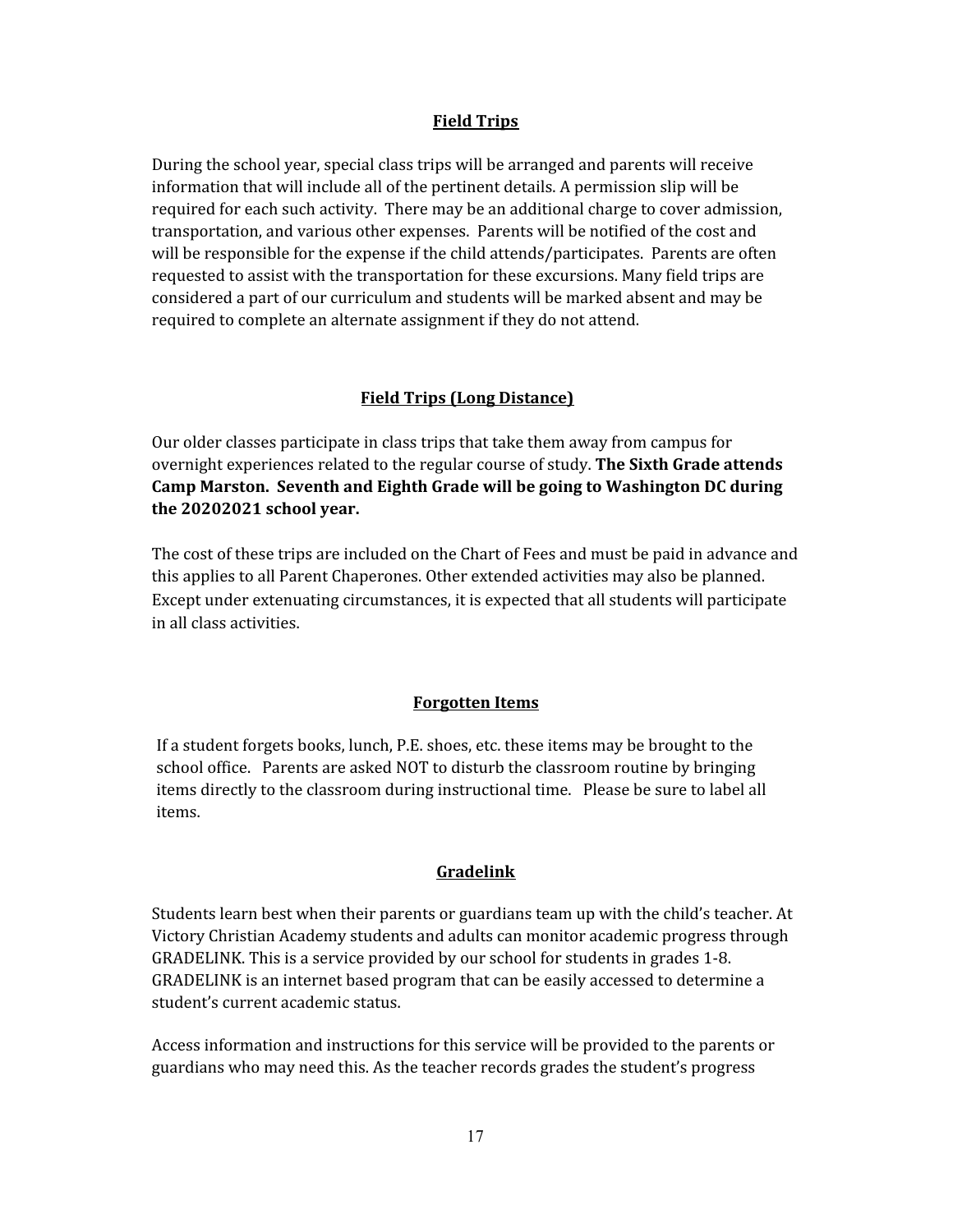can be easily monitored. Parental alerts and a variety of other features can be set up to provide information regarding a student's progress.

There are several computers available at school for parents who do not have access to the internet. Please contact our school's office to make arrangements for training and/ or access to this valuable monitoring tool.

## **Grievances**

## **CHAIN OF COMMAND:**

In the event that a parent has a concern regarding an issue, an incident, or condition of the school, the parent is first expected to address the concern with the supervising staff member. In most cases, this would be the specific teacher, Daycare staff member, etc. with whom the issues are in regard to. Another member of the same staff should NOT be sought out first. The goal is to gain accuracy and clarification, which will lead to an understanding and resolution. If satisfaction is not achieved, the parent is advised to contact the director of that department. If satisfaction is *still* not achieved, the parent should then contact the School Administrator/Principal.

The Leadership Team is the **FINAL STEP** in this "communication chain". If satisfaction in an area of concern has still not been achieved, then the parent is asked to explain the concern directly to the Leadership Team.

*It is also the responsibility of the Leadership Team to be certain that the steps of due process - identified in Matthew 18 - are followed:*

> 1. The concerns are first discussed with the individuals DIRECTLY INVOLVED

- 2. If not satisfied, any of the concerned individuals may discuss this issue with the Principal of the school.
- 3. Executive Director, acting as the Administrator of the School Ministry, will meet with the parties involved.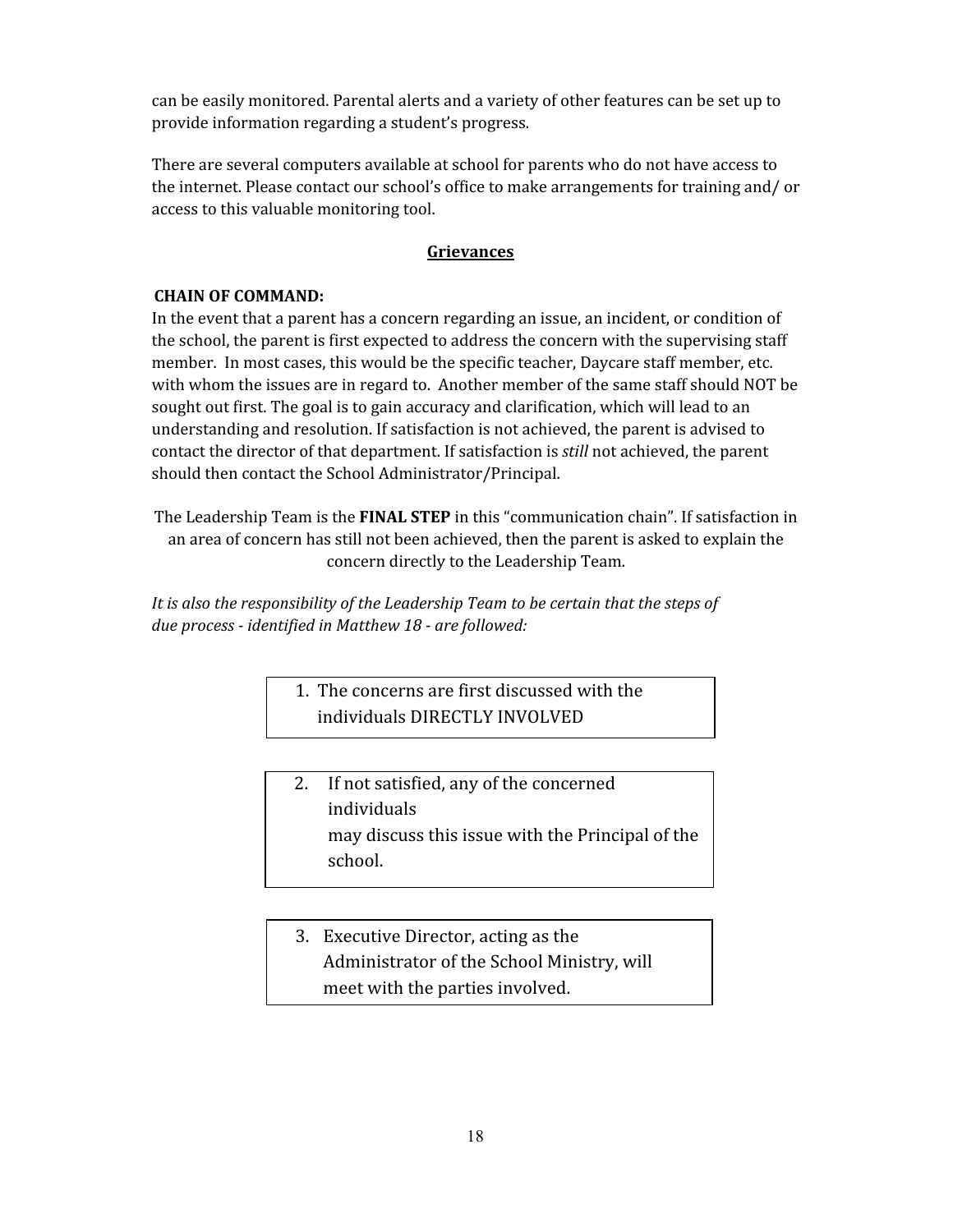- 4. If still not satisfied, any of the concerned individuals may discuss this issue with the Leadership Team at a regular meeting.
- o The discussions must be limited to the individuals involved.
- o The concern is addressed as a concern of the individual, rather than soliciting similar concerns from others.
- o The individuals involved will fairly consider the concerns expressed and will allow sufficient time for the concerns to be addressed.

With this in mind, the following policy has been established. Any request to address the Leadership Team must be made to the Executive Director in writing, including the following information:

- 1. The intended purpose in addressing the Leadership Team.
- 2. All of the individuals who hope to be present.
- 3. Any anticipated outcomes.

Prior to allowing this request, the Leadership Team will discuss this request with the Principal and any other members of the Victory community who may be involved to determine whether due process, as described in the steps from the previous page, has been followed, and to identify any additional pertinent information.

## **The Leadership Team will then inform the person making the request of:**

- 1. The allowing (or not) of the request at the next regular meeting.
- 2. The delaying of the request to a time in the future or
- 3. Any necessary procedures before the request will be considered by the Leadership team.

## **When the person making the request is allowed to address the Leadership Team, this individual will be informed of:**

- 1. The time on the agenda at which this issue will be addressed.
- 2. Who will be present besides the members of the Team and
- 3. The length of time allowed for the presentation.

Following the presentation by the person addressing the Leadership Team, time will be allowed for questions of this person for the sake of clarification. When this has been accomplished, the person(s) addressing the Leadership Team will be excused. If necessary, a further discussion will take place during the "closed session" portion of the meeting of the Leadership Team. If warranted, any resulted action will be determined.

The Executive Director will communicate to the individual bringing the concerns, including an acknowledgment of the person's attendance at the meeting, and, if appropriate, any conclusions that have been reached. This communication will be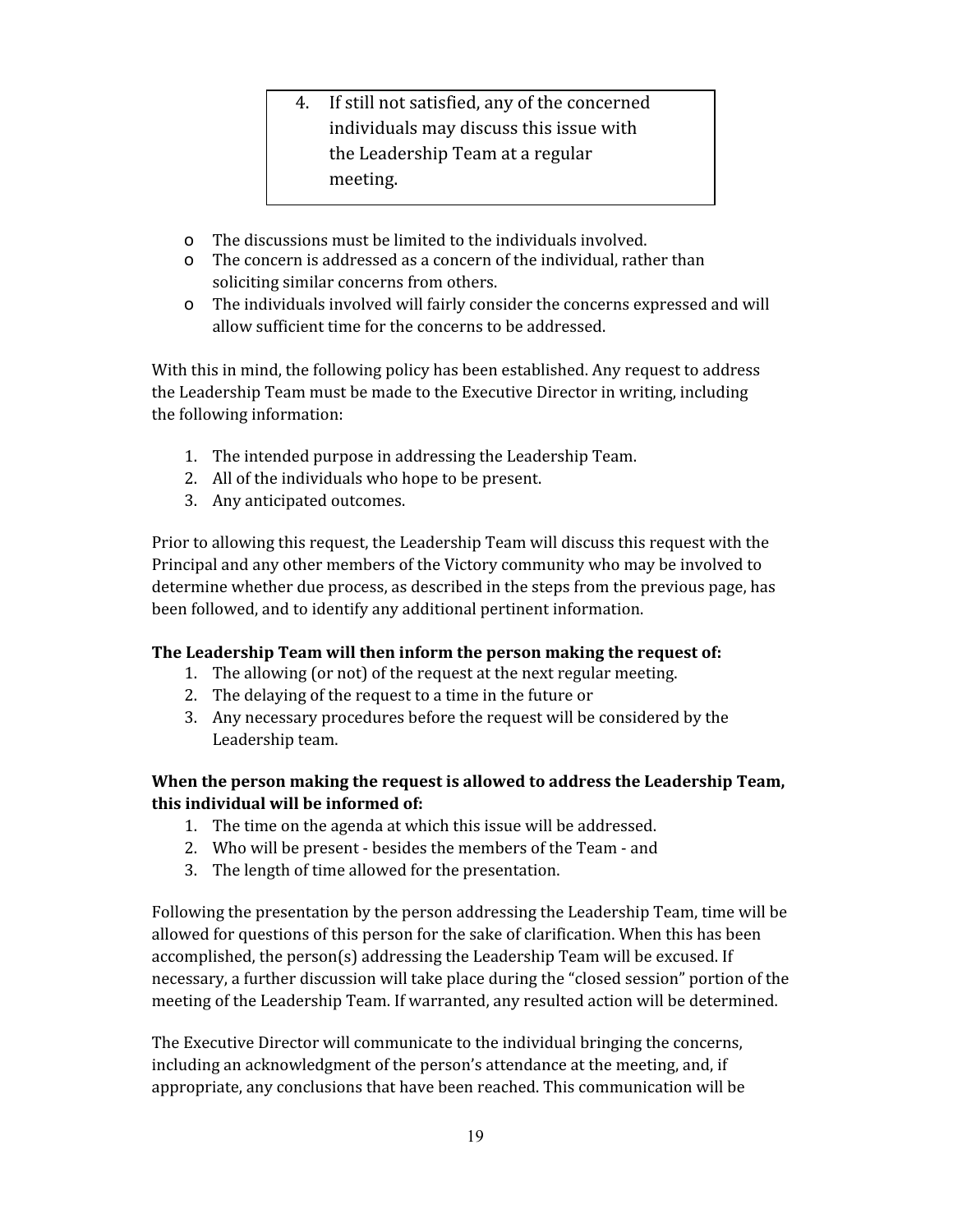determined by the team on a "case-by-case" basis. As a conclusion to the discussion, the team will also determine the appropriate method and content of communication with the person(s) who addressed the team.

*In the case of severe circumstances, the Leadership Team is authorized, if necessary, to set aside these procedures, and is also authorized to, if necessary, convene a special meeting to address a specific concern of an individual.*

## **Homework Policies**

The challenging program at Victory often requires that some study and schoolwork be done outside the regular school day. This is not only necessary for accomplishing our immediate goals, but also a helpful habit for furthering learning that may become increasingly more challenging. The amount of homework depends on the grade level and upon the ability and study habits of the child. Parents can help by providing encouragement and a quiet place and specific time for study. As they complete assignments at home, parents can help best by determining a proper balance between independent work and guided assistance for their children.

**Individual classroom teachers will establish procedures and policies to manage the activities of the class.** These will typically be handed out in a packet within the first few weeks of school. Any questions about expectations should be brought to the teacher's attention early on in the year. In this packet will also include consequences for homework not submitted on time. Regarding this overdue work, each teacher will determine procedures and consequences appropriate for the age of the students and will communicate these with the parents.

#### **Honors**

At the conclusion of each quarter, certificates are distributed for:

- **Perfect Attendance**
- \* **Commendable Worship Participation** (participation in 80% or more of the possible regular weekly worship opportunities at a Christian congregation)
- **Honor Roll** (A report card with a Grade Point Average "GPA" of 3.500 and no grade below a 70%.)
- \* **Outstanding Honor Roll** (A report card with a Grade Point Average "GPA" of 3.875 and no grade below a 70%.)

Honor Roll and Outstanding Honor Roll Certificates are distributed to students in grade five through eight.

## **Valedictorian/Salutatorian**

Only students enrolled at Victory Christian Academy from 6th grade through 8th grade are eligible to receive the distinction of Valedictorian or Salutatorian. The scores from 6th grade through 8th grade will be combined to calculate a cumulative Grade Point Average.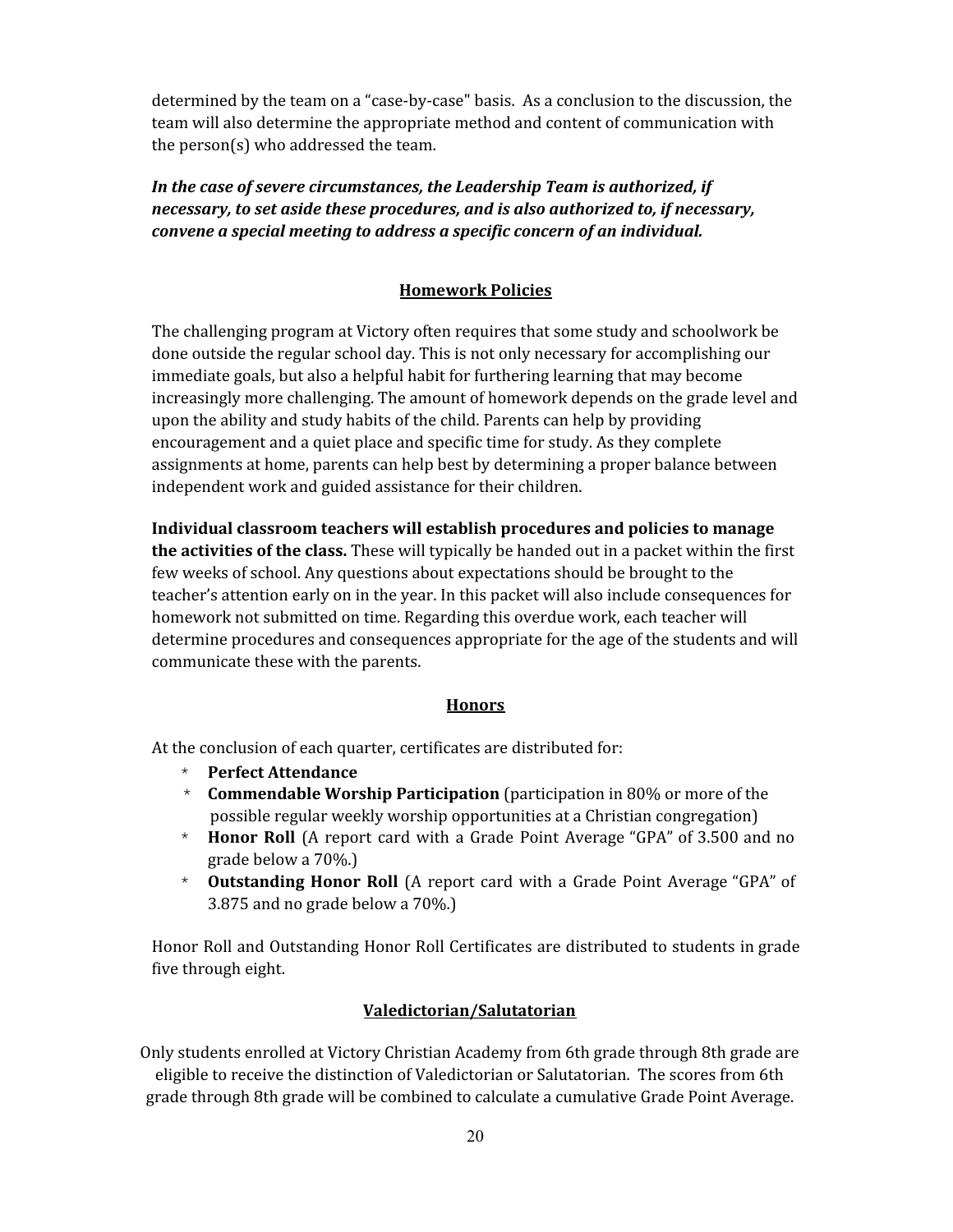The student with the highest (6th-8th) Grade Point Average will be named Valedictorian and the student with the second highest (6th-8th) Grade Point Average will be named Salutatorian. If the Grade Point Averages are exactly the same, 5th grade scores will be taken into consideration to determine the Valedictorian and Salutatorian.

#### **Immunizations**

The state of California requires that all students be current with IMMUNIZATIONS **prior to school entry for the year.** Check the following website for the most current immunization requirements based on your child's age and the grade they are entering:

## **http://www.shotsforschool.org/toolsforschools**

#### **Lice**

At times, a parent informs us that his/her son or daughter has been exposed to head lice. Since this condition can spread rapidly, it is extremely helpful to be notified of such a condition **AS SOON AS POSSIBLE.** When such a situation occurs, Mrs. Ziemer (Ms. Vera), acting as our School Nurse, examines the scalps of all students who may have been exposed.

## *If a condition of head lice is discovered, the exposed student(s) will be required to meet the following conditions:*

- o The student must be picked up from school without delay, and treatment must begin as soon as possible (information will be provided).
- o A letter will be sent home with all students who are examined, with information for further home examination and treatment.
- o Upon return to the school, no sooner than 24 hours of the first discovery, the student will be examined once more. If the child is found to be free of head lice, all eggs, and egg sacs (even if treated), he/she will be allowed to return to the classroom.

#### **Loss of Personal Property**

Losses should be reported to the classroom teacher and, if necessary, to the appropriate office personnel. Bringing large amounts of money to school is discouraged. When necessary, valuable or potentially dangerous items are to be kept in the office.

Parents can prevent items from becoming lost by labeling them. All lunches must be labeled. When necessary, money should be brought to school in an envelope and marked clearly with the child's name, grade, and purpose for bringing the money to school.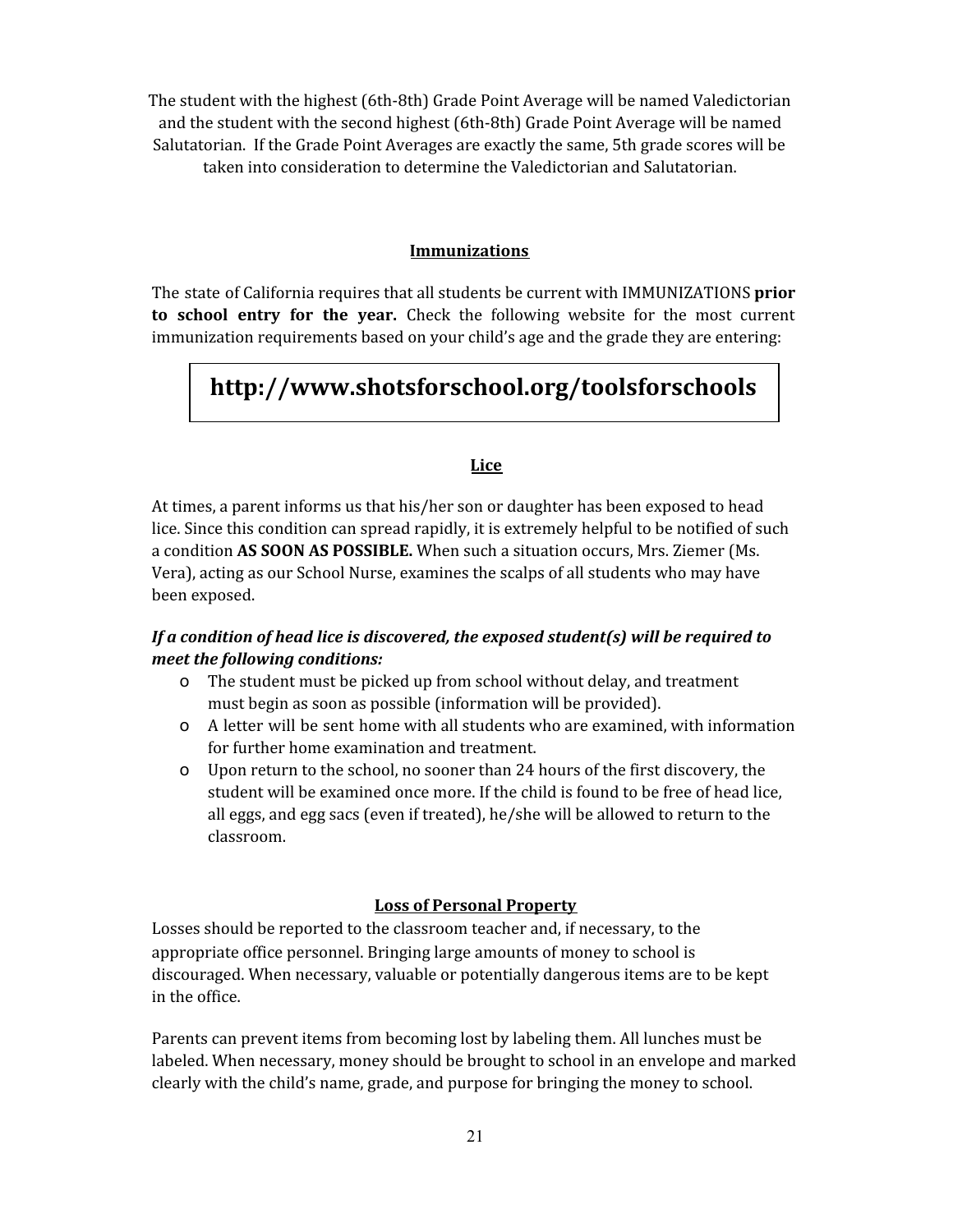## **Lost and Found**

Lost and found items will be given to the teacher and/or turned into the School Office personnel. Students may receive lost items by properly identifying them. Unclaimed items are periodically donated to an appropriate charity. *Since many of the clothing items are identical, it is essential that each be marked with the child's name.*

## **Medication**

When it is necessary for a student to take medication prescribed by a physician, the medicine (in its original container) should be brought to the School Office where it will be stored. *A written statement must be provided that explains the following:*

- o Method
- o Amount
- o Time that the medicine is to be administered

Our secretary, Mrs. Vera Ziemer, serves as the school nurse, and she will assist with the administration of the medication, and will maintain a record of the medication distribution.

## *If a student received medication on a continuing basis, written information must be brought to the School Office, which will include the following:*

- o Type
- o Dosage
- o Schedule for administering
- o Name of the supervising physician

## **Notice of Nondiscriminatory Policy**

Victory Christian Academy admits students of any race, color, national and ethnic origin to all rights, privileges, programs and activities generally accorded or made available to students at the school. It does not discriminate on the basis of race, color, national and ethnic origin in administration of its educational policies, admissions policies, scholarship programs, and other school administered programs.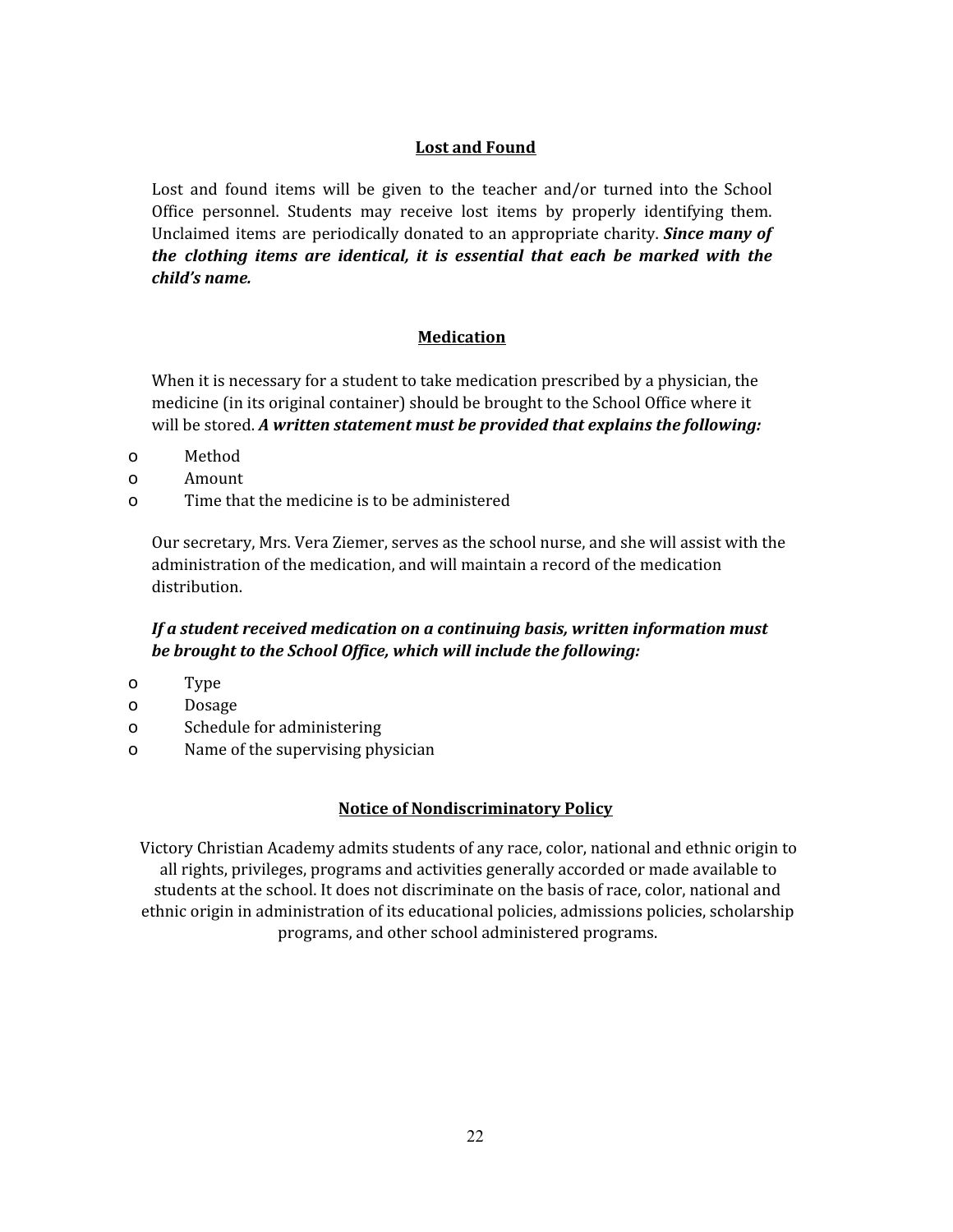#### **Parent Teacher Conferences/Communication**

Good communication can effectively build a successful team between parents, teacher, and student. While teachers are typically occupied in the morning with students and responsibilities related to the activities of the day, they are very willing to meet with parents to discuss a child's development, as is necessary, throughout the school year. **Parents should please avoid meetings with the teacher in the morning unless a prior appointment has been made.** *If you would like to set up a conference with your child's teacher(s), please make an appointment by contacting the teacher directly via note, email, or phone call.*

During the First Quarter, parents of all students will meet with their child's teacher to discuss his or her progress. Our staff will schedule the First Quarter conference, and parents will be notified of the appointment time in advance. *If there is a conflict in the time scheduled by the teacher, please speak with the teacher directly to reschedule.*

Parents are welcome to visit the class for a period of time to gain a better understanding of what occurs within a school day. It is requested that arrangements for such a visit be made **PRIOR to the day of the visit**. This will allow for a convenient time to be determined, and to discuss reasonable parameters and objectives of the visit.

#### **Pets on Campus**

Upon occasion, parents bring pets with them when they drop off or pick-up a child from school. While our students enjoy seeing these additional "family members", it sometimes can lead to a flock of children gathered around the visiting animal. However, a group of students can be somewhat overwhelming for a rambunctious dog, turtle, snake, etc. Unless other arrangements have been made, **we ask that if you do bring your pet with you to our campus, please keep the pet in your car and away from a place where the students would gather.**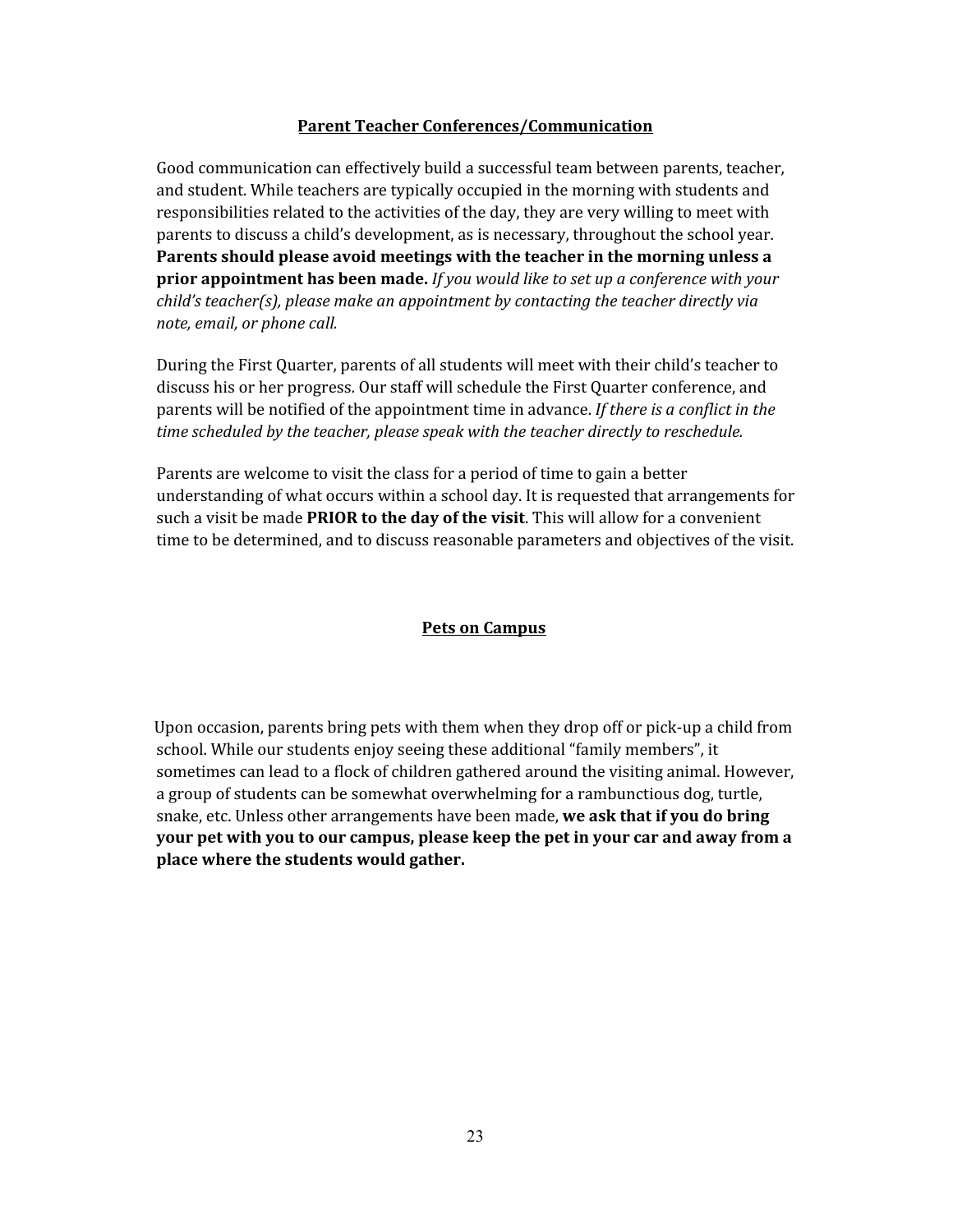## **Physical Education Class**

At least two times a week, each grade will have a Physical Education class. The goal of Physical Education class is to introduce the students to a wide range of activities and sports, find a sport or sports they love and want to pursue. Also, the class is meant to inspire a passion for a healthy and active lifestyle. Students in Physical Education will also learn life skills such as listening, following directions, being a good team member, and accomplishing things as part of a group.

 $\bullet$  5<sup>th</sup> – 8<sup>th</sup> grade students must wear appropriate Physical Education clothes. PE clothes will consist of: knee length, black cotton or nylon athletic shorts and a loose fitting, plain or Victory gray t-shirt.

**Proper Shoes:** For Physical Education class, please have your child come ready for class in shoes with good heel cushion and ankle support. Shoes must have laces or Velcro straps. Shoes that slip on and shoes with single straps (dress shoes) are not proper for class. **Running, cross-training, or basketball shoes are the most appropriate choices.**

## **Playground Rules**

Children should always play safely. This means that rough or play fighting (such as: grabbing games, piggyback, wrestling, chicken fighting, carrying/picking up other children) is not allowed.

#### **The sign of requirements on the playground equipment read as follows:**

- o Take turns on all equipment
- o No pushing, shoving, or rough stuff
- o Be careful when the equipment is wet
- o Use the equipment correctly for fun and safety
- o Do not play on broken or damaged equipment
- o Do not walk upon or climb up the sides. Slide feet first, in a seated positions, face forward, and one at a time
- o Do not climb on or over safety rails, wall barriers, or swing frames
- o Do not run on, jump off, or dive off the playground equipment
- o Swing in a seated position and do not twist chains or jump out of swings
- o Above all, have fun!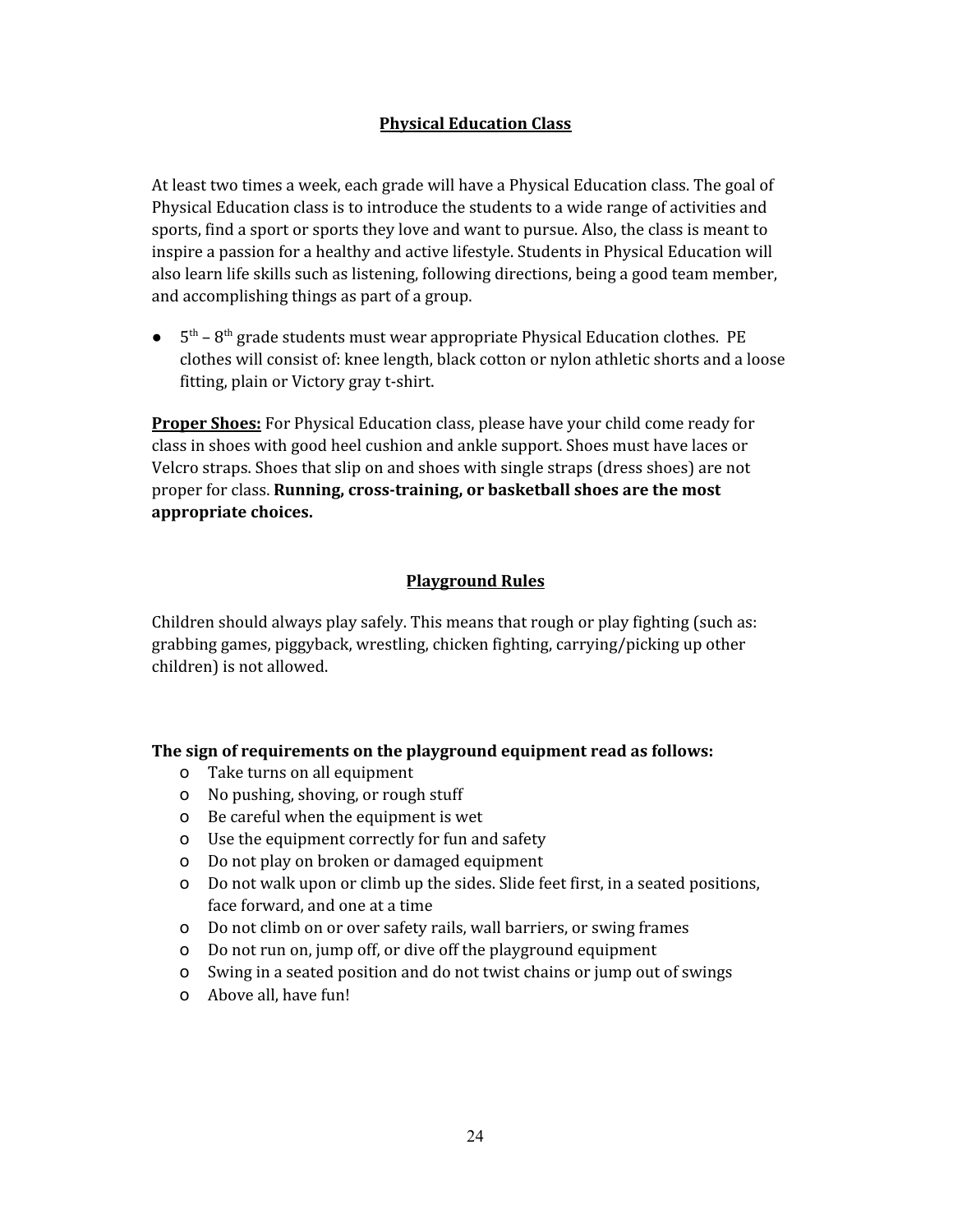#### **Report Cards**

Report Cards are issued at the end of each quarter. At the conclusion of the year's **First Quarter**, a Parent Teacher Conference will be scheduled. The Report Cards for the **Second and Third Quarters** are sent home with the students on the first Friday of the following quarter. The **Fourth Quarter** Report Card is sent home on the final day of the school year.

## **Safety Policies/Procedures**

**Fire Drill:** Fire Drills are held once each month during the school year. When the fire bell sounds, the pupils are to proceed directly to their designated evacuation area in a quiet and orderly fashion.

**Disaster Drill:** Disaster Drills are conducted at least once a quarter during the school year. As a result, students will be able to confidently respond in case of a serious earthquake or other such disaster. Upon sounding the alarm, the students are to take cover under their desks, away from windows, for sixty second. They are then to evacuate the building using the same exits as the fire exits.

**Lockdown Drill:** Once a quarter we simulate a situation of possible danger, which requires our students to be confined in their classrooms or other secure location. This drill is conducted with the least amount of intrusion as possible, and the students are usually unaware of any difference in the activities while this drill is being conducted.

**In Case of Injury:** All of our staff members take the necessary precautions to protect students from becoming injured. Most of our staff members are certified in both First Aid and CPR. However, accidents do happen. Should a student be injured, and require medical attention, the primary insurance of the family will be responsible for all expenses that are incurred related to the injury.

**Emergency Call Out System:** In an effort to provide up-to-date information during unique and stressful situations (such as during the fires that raged throughout San Diego County in recent past) an "Emergency Call-Out System" will be established each year for our families. With this system you will receive information regarding school closure or other similar situations that may require action on your part.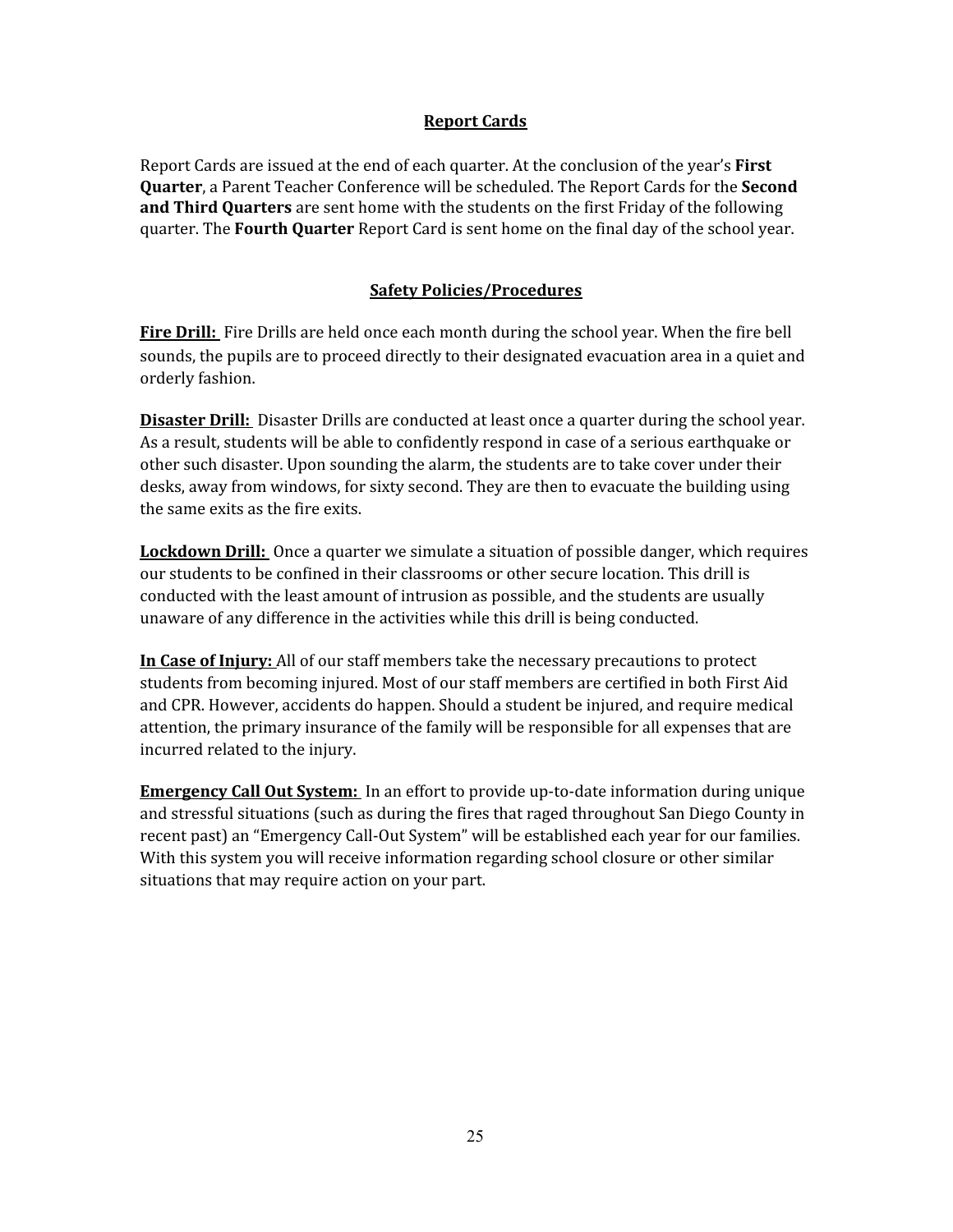## **School Age Care (Day Care)**

Victory Christian Academy offers day care before school (from 6am) and after school (until 6pm). This is offered to parents at a rate based on the Chart of Fees along with registration and material rates.

All students on campus before 8:15am, or past 3:15pm, including those students remaining in a classroom, unless requested or required by a teacher or supervising adult, will be signed into the School Age Care Program beginning at 3:15pm (or 12:45pm on minimum days). The time will be charged beginning at 3:15pm and continuing until the child is signed out. If a student is regularly part of the School Age Care Program and is requested or required to remain in the classroom past 3:15pm, the fee for School Age Care services will be assessed beginning at 3:15pm. *If the child is not picked up by closing time (6pm) a late charge of \$10 plus \$2 per minute will be assessed. Students who are not signed-in in the morning or signed-out in the afternoon will be assessed the full amount of time (from 6am or until 6pm).*

## **Service Hours (required)**

Each family is required to provide **20 hours** of approved service in support of the activities of our church and school. The full 20 hours of the service must be completed or the family will be required to pay the \$300 Required Serviced Hours (RSH) fee. The family member completing the service is responsible for recording the time served.

The \$300 RSH fee will be assessed to the Victory Billing System in April and is **due by May 15th.** Any hours completed before mid-June, but after a payment has been received will be honored. A "refund" will be credited to the appropriate account when necessary.

Acceptable Service Hours **served by any family member**, including grandparents and children (when appropriate), will be allowed.

A parent/family member completing Service Hours must record the time served in the **Service Hour Notebook (located in the School Office).**

Some examples of service activities would be: assisting with school lunch orders, distributing lunches, driving for a field trip, participating at a work party, filling in certificates, helping with church activities or the annual rummage sale, and helping at the Fall Carnival or Spring Fundraiser.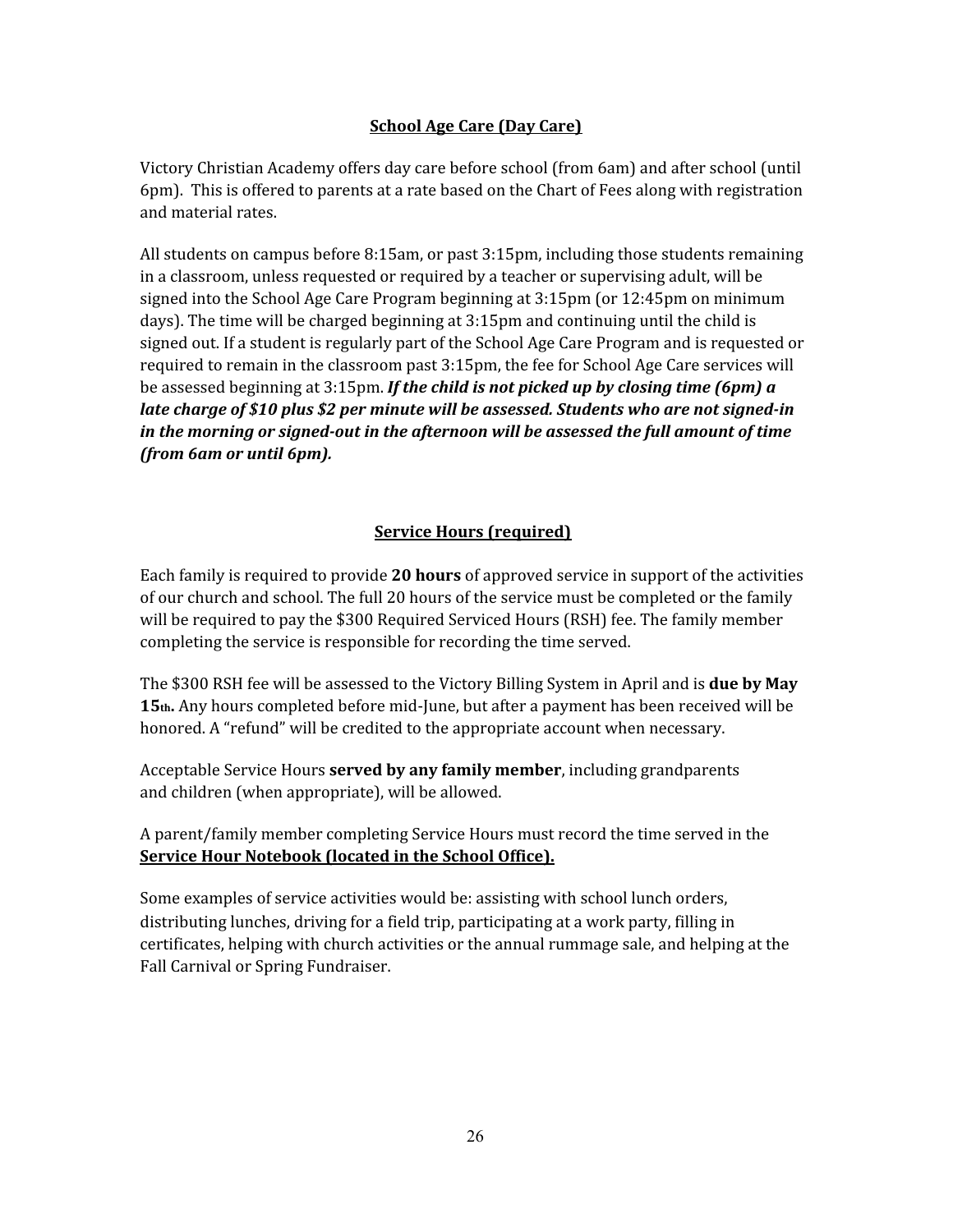## **Sexual Harassment Policy**

The Leadership Team of Victory Lutheran Church recognizes that sexual harassment can cause embarrassment, feelings of powerlessness, loss of self-esteem and self-confidence, reduced ability to perform schoolwork and increased absenteeism or tardiness. It is also directly contrary to God's will and is not in keeping with the principles of Victory Christian Academy. The Leadership Team, therefore, will not tolerate the unlawful sexual harassment of any student by any employee, student, or other person under the jurisdiction of the Board.

Teachers shall discuss this policy with their students in an age-appropriate way and assure them that they need not endure any form of sexual harassment.

## *Any student who engages in the sexual harassment of anyone in, or from, the school may be subject to disciplinary action up to and including expulsion.*

## *Any employee, or other person under the jurisdiction of the Leadership Team, who permits or engages in sexual harassment may be subject to the disciplinary action up to and including dismissal and legal prosecution.*

Any student who feels that he/she is being sexually harassed should immediately contact his/her teacher or the principal. Each complaint of sexual harassment shall be promptly investigated in a way that respects the privacy of all parties concerned. If the situation is not immediately resolved, a complaint may be filed with the principal and/or the Executive Director. In no case shall the student be required to resolve the complaint directly with the offending person.

**When a student complaint is made to a teacher, he/she will immediately inform the principal.** The principal will then decide if the complaint warrants his/her investigation or if the teacher needs to do further follow-up analysis of the incident. Should the principal decide to investigate, an immediate, thorough, objective, and complete investigation will then be made to determine whether unlawful harassment occurred. Upon completion of this investigation, the harasser and any other concerned party will be informed of the results. Prompt and effective remedial action will be taken if harassment has occurred.

**This action will be commensurate with the severity of the offense and be made known to the parent/guardian of the victim.** At this time, the parent/guardian will be informed of their right to secure legal counsel and advice.

*The Leadership Team prohibits retaliatory behavior against any complaint or any participation in the complaint process.*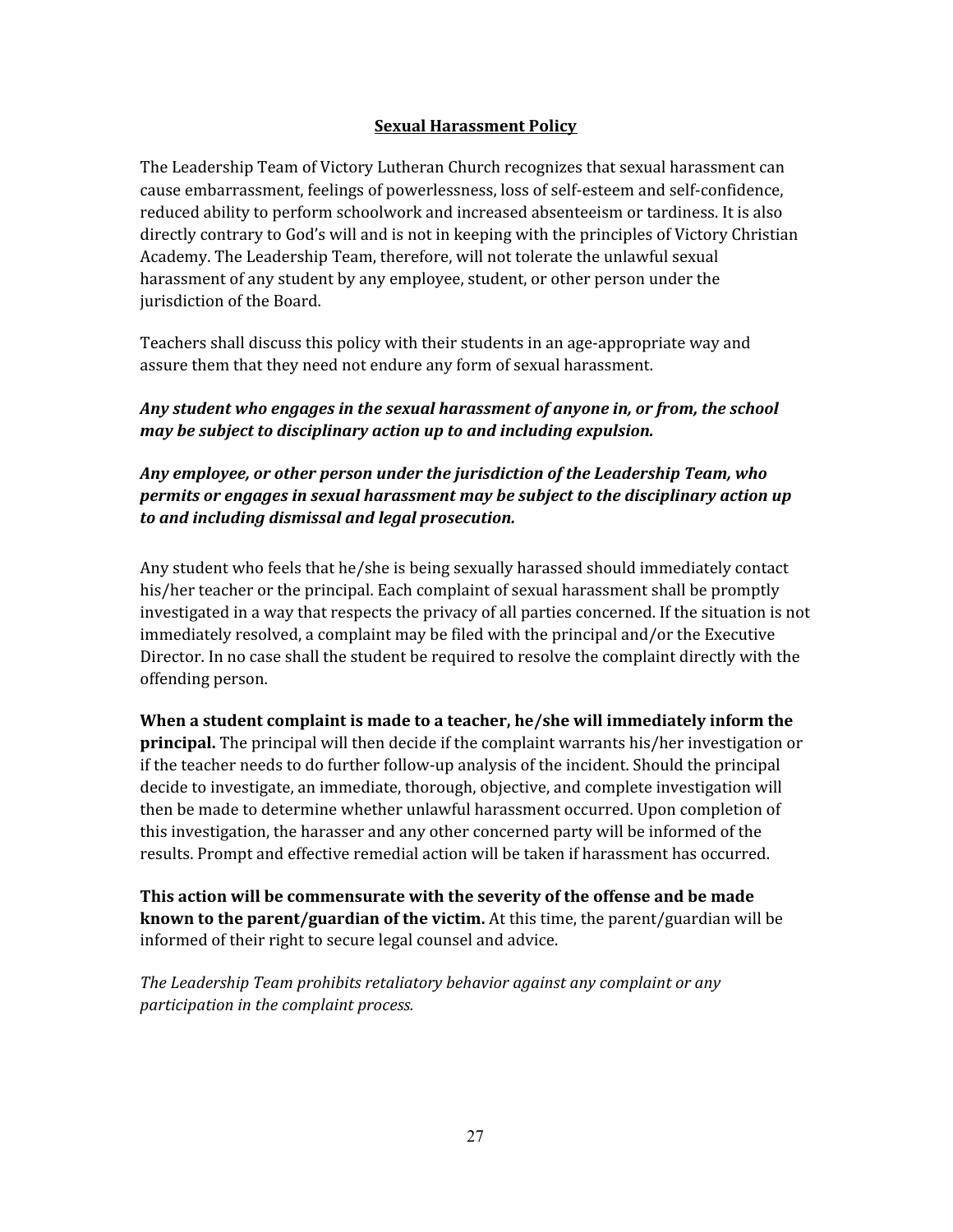## **Sexual Harassment Policy (Continued)**

## *Pursuant to law, unwelcome sexual advances, requests for sexual favors, and other verbal, visual, or physical conduct of a sexual nature constitute sexual harassment when:*

- o Submission to the conduct is explicitly or implicitly made a term or condition of an individual's academic status or progress.
- o Submission to or rejection of the conduct by an individual is used as the basis for academic decisions affecting the individual.
- o The conduct has the purpose or effect of having a negative impact on the individual's academic performance, or creating an intimidating, hostile, or offensive educational environment.
- o Submission to or rejection of the conduct by the individual is used as the basis for any decision affecting the individual regarding benefits and services, honors, programs, or activities available at or through the school.

## *Other types of conduct which are prohibited in the school and which may constitute sexual harassment include:*

- o Unwelcome sexual flirtations or propositions
- o Verbal abuse of a sexual nature
- o Graphic verbal comments about an individual's' body
- o Sexual jokes, stories, drawings, pictures, or gestures
- o Spreading sexual rumors
- o Sexually degrading words used to describe an individual
- o Touching an individual's body or clothes in a sexual way
- o Cornering or blocking of normal movements
- o Displaying sexually suggestive objects in the educational environment
- o Any act of retaliation against an individual who reports a violation of the school's sexual harassment policy or who participates in the investigation of a sexual harassment complaint.

## *More information available in the section titled: "Consequences for Misbehavior"*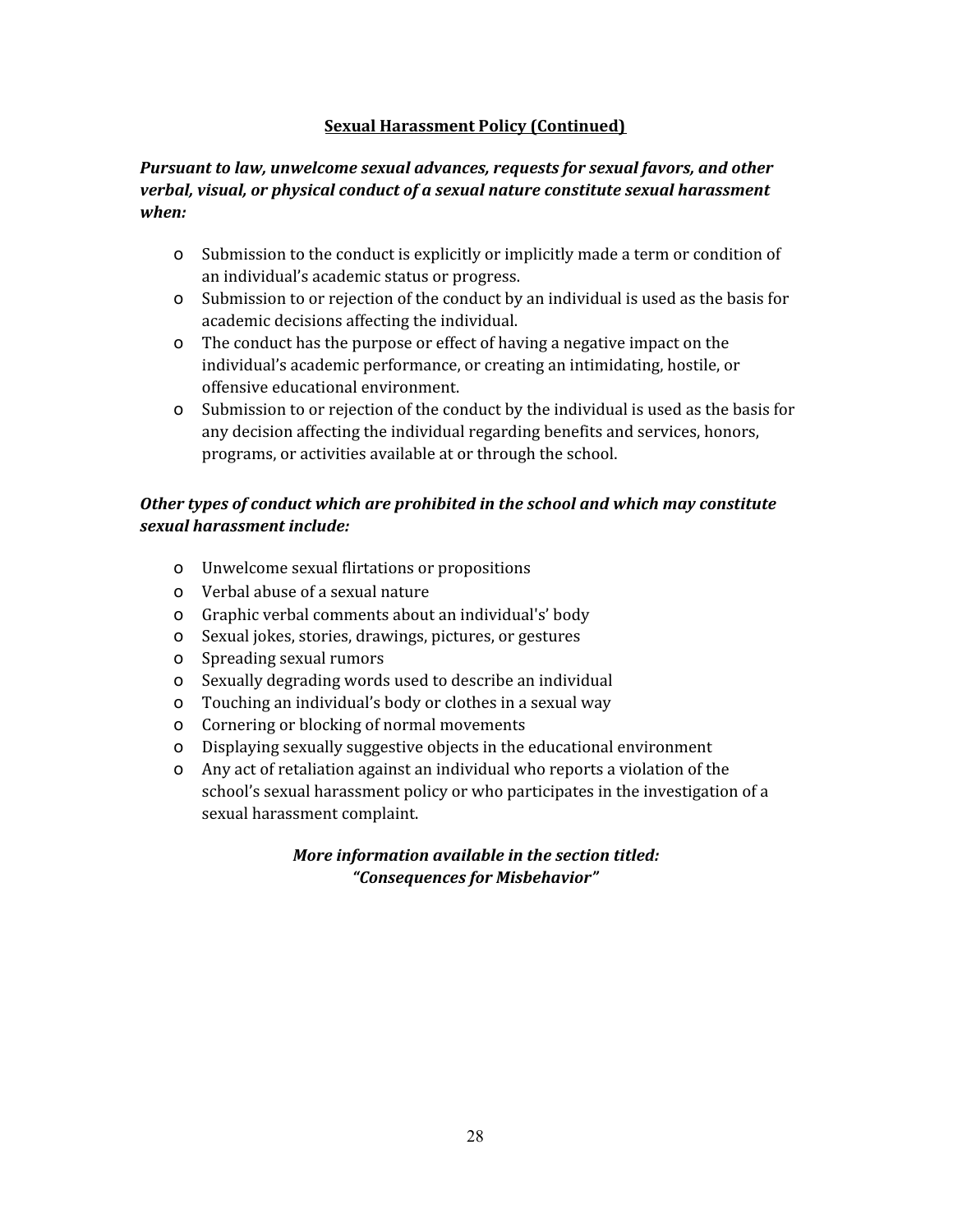## **Sports (Intramural Athletics)**

Victory Christian Academy is part of the Christian Athletic League. This organization offers Volleyball and Basketball for both boys and girls in grades 3-8. In order to pay for uniforms, referees, and trophies (if the need arises), each participant is charged a sports fee.

In order for a participant to be eligible, each student must maintain a C average (2.0 of higher overall), and have no F's in any subject. Additionally, all participants must demonstrate a supportive attitude and meet the classroom expectations set forth by the teachers and supervisory adults*. Any student having a detention (be it for behavior or academics) will not be eligible for any sporting event that may take place on the day of the detention.*

## **Student Council**

A Student Council operates in order to practice responsible leadership, provide service opportunities, promote school spirit, initiate and coordinate student activities, and to practice skills in organization and democratic environment.

Once the school year begins, the students in grades 6, 7, and 8 will elect two class representatives.

#### **Tardy Policy**

Academic success is directly correlated to attendance and punctuality. Students, parents, teachers, and administrators must work together to make certain that students are present and on time each day. While the occurrence of a student being tardy is sometimes unavoidable, chronic tardiness is problematic as it disrupts the learning environment and causes concern for the academic progress of a student.

If a student arrives after the 8:30AM bell has rung, **PARENTS MUST ACCOMPANY THE STUDENT INTO THE OFFICE AND SIGN IN THE TARDY LOG BINDER. THIS IS FOR THE SAFETY OF THE STUDENT, AND TO PREVENT UNSUPERVISED CHILDREN FROM WALKING IN THE PARKING LOT**. Students will now need to obtain a tardy slip to be admitted into class after instruction has already begun. This is to ensure that the instruction happening in the classroom is not interrupted and an accurate log of tardy occurrences is kept for students.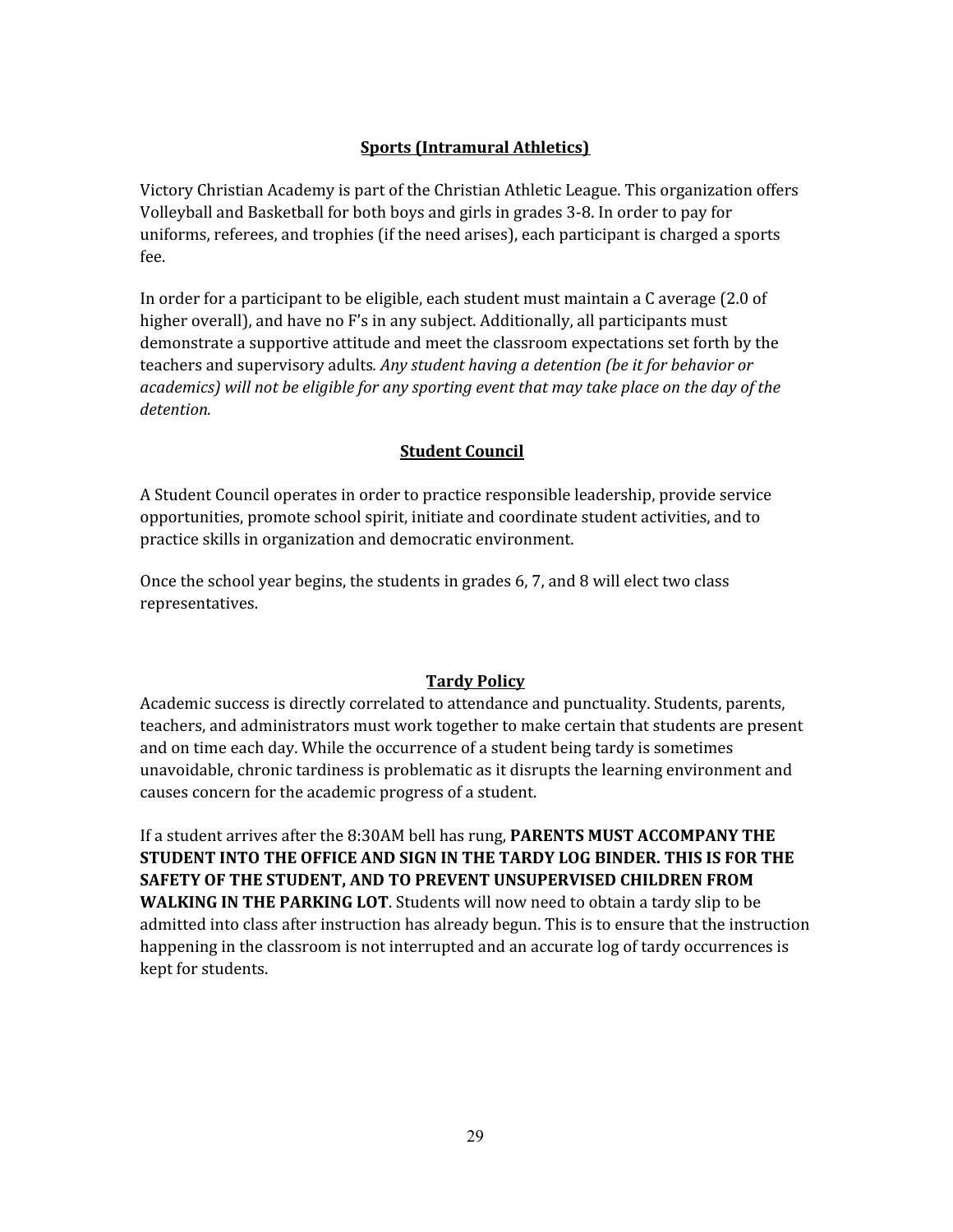## **Tardy # 1, 2, 3 and 4 in a quarter (UNEXCUSED)**

Parent MUST accompany child into the office to sign the tardy log and receive a tardy slip to admit the child into the classroom.

## **Tardy # 5 and 6 in a quarter (UNEXCUSED):**

Parent MUST accompany child into the office to sign the tardy log and receive a tardy slip to admit the child into the classroom. *A PHONE CALL TO THE PARENT REGARDING THE TARDIES WILL ALSO OCCUR.*

## **Tardy # 7 in a quarter (UNEXCUSED):**

Parent MUST accompany child into the office to sign the tardy log and receive a tardy slip to admit the child into the classroom. *LETTER FROM THE PRINCIPAL WILL BE RECEIVED REGARDING TARDIES.*

## **Tardy # 8 in a quarter (UNEXCUSED):**

Parent MUST accompany child into the office to sign the tardy log and receive a tardy slip to admit the child into the classroom. *MANDATORY PARENT CONFERENCE REGARDING TARDIES WILL OCCUR.*

**EXCUSED TARDY:** *A STUDENT WILL BE CONSIDERED EXCUSED IF THE STUDENT IS SIGNED IN BY AN ADULT AFTER THE 8:30AM BELL DUE TO A DOCTOR/DENTIST APPOINTMENT, INCLEMENT WEATHER, OR FAMILY EMERGENCY.*

## *Along with the previously mentioned consequences, students may also be kept in from recess or after school to complete any work that they have missed.*

## **Telephones/Directory of Extensions and Voicemail**

Students should be called to the telephone only in an emergency and they should us the telephone to call out only in an emergency. Parents should try to call between 8:30am and 3:30pm. The school secretary is not in the office during her lunchtime which is 12:30pm - 1:00pm.

## **Directory**

In order to contact our School Office personnel, please call (619) 262-4444 between the hours of 8:00am-4:00pm; the telephone will be answered by a member of our staff.

Before 8:00am, during the lunch time for our office staff, and after 4:00pm, the telephone system will be answered by the voicemail (auto attendant). If you would like to bypass the preliminary greeting on this voice mail system, merely press the pound key (#). With this system you are able to contact all of our classrooms, the School Age Care Program, and our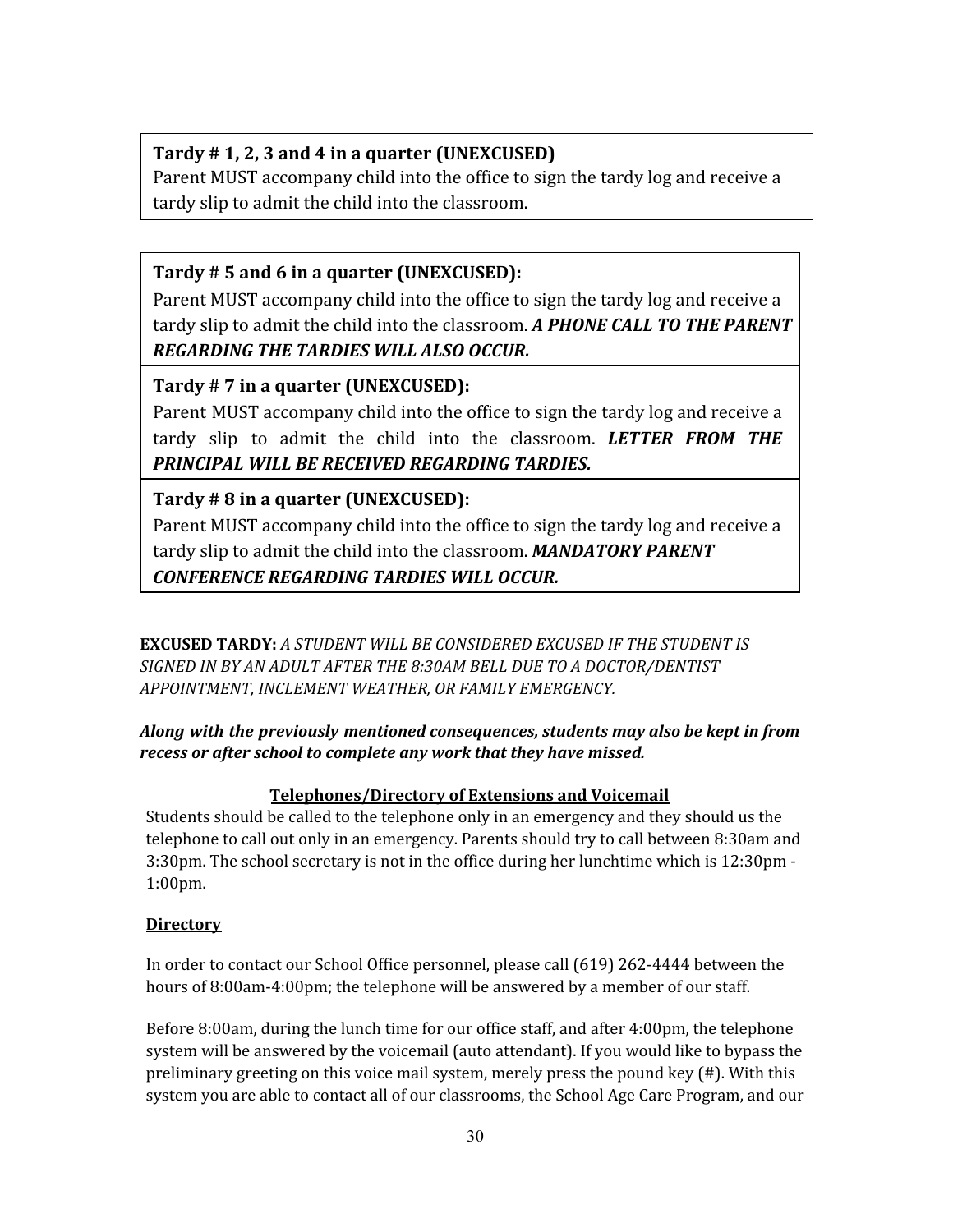offices. If no one answers the phone, you can leave a message directly in that individual's "voicemail box".

## **Tuition and Financial Information**

#### **Tuition and Other Payments:**

Tuition payments alone do not cover all the SCHOOL expenses incurred for any family-member or non-member. The members of our congregation and others "fill the gap" through their generous contributions. School Age Care, Sports Fees, and Summer Camp fees are billed as they occur and must be paid by cash, check, credit card or money order. It is essential for families to pay their school accounts for all the fees incurred upon receipt of the monthly statement.

Our school uses the services of Simply Giving Tuition Management/ VANCO Services to collect and record our tuition. All families receive information about these services at the time of enrollment and re-enrollment. Tuition is charged in equal monthly payments and can be paid on a 10, or 11-month basis.

Also, families can make arrangements by July 20 to pay in full the tuition costs prior to the beginning of the school year. Tuition can also be paid by credit card. Please contact our School Office for these arrangements.

#### **Tuition Credit Bonus:**

If a family recommends enrollment in Victory Christian Academy to a "new" family, and that family successfully enrolls a student, the recommending family **receives a credit for one student's one-month tuition.** A member of the recommending family is asked to complete the "Tuition Credit Application" form in our School Office. This credit will be given after the incoming student has attended 90 days of school.

#### **Other Financial Information:**

At the time of enrollment and re-enrollment, each student is charged a non-refundable registration fee. If any charges are owed to Victory, a monthly statement will be mailed to these families. Upon receiving the statement the amount indicated is due in full, and is considered late on the  $10<sup>th</sup>$  of the following month. A late fee of \$25.00 will be assessed for late accounts.

If the person responsible is unable to pay this full amount prior to the  $10^{\text{th}}$  of the month, he or she is asked to contact our office before the payment is delinquent. A student's account from the previous year must be paid in full before he or she is allowed to enroll for the new-year.

There is a Non-Sufficient Funds (NSF) fee of \$25.00 assessed for all checks and "ACH" payments returned from the bank, plus an additional \$25.00 late fee if the NSF is not paid within 10-days.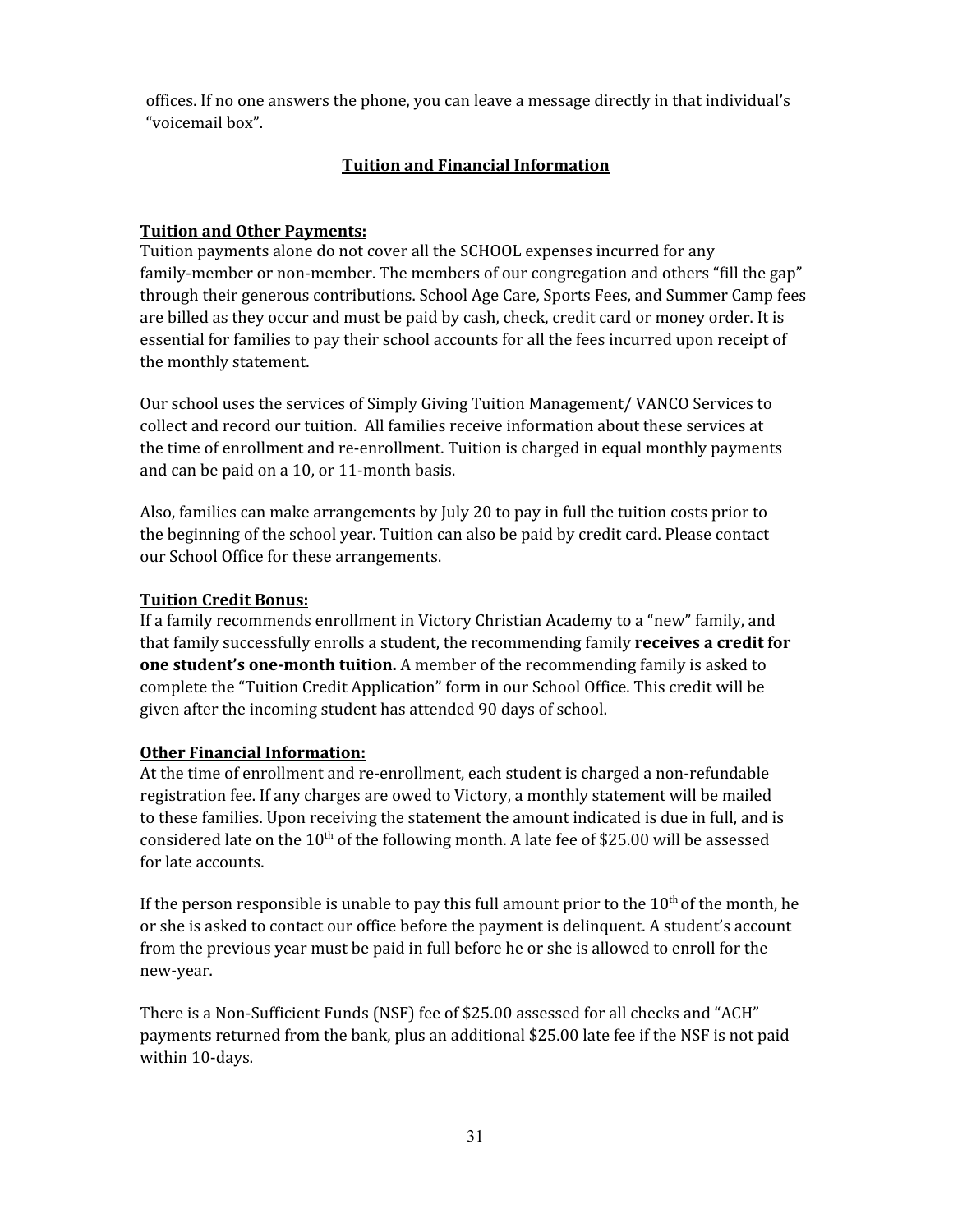## **Tuition and Financial Information (Continued)**

Only small amounts of cash are kept in the School Office. Please make payments by check, money order or credit/debit card. Please avoid paying in cash when possible. If payments are dropped off in the office after closing or brought by students, please put these payments in an envelope and mark:

- Student name
- Name of who is making the payment
- What the payment is for (School Age Care, Sports Fee, etc.)

Parents who claim School Age Care expenses on their Income Tax Returns are asked to keep a record of these charges. Our office staff can only provide proof of the prepayment for School Age Care. A \$25.00 service fee will be assessed for this and other similar research services.

At the conclusion of the school year or at the end of a student's enrollment, if any charges or fees are unpaid, the report card, diploma and/or student records will be held in our office until the account for this student has been cleared.

#### **Delinquent Accounts:**

*It is impossible to overstress the importance of contact from a parent to address a matter such as delinquent accounts*. Families will receive a monthly statement of their account if they have a balance due. If a family is unable to pay the balance on this statement in full and/or on time, they **must** contact our office immediately, so that a workable payment plan can be arranged.

If attempts to make arrangements prove to be unsuccessful, the student's enrollment will be suspended until the account is made current. If necessary, a student will be expelled for an unpaid balance. Accounts that are more than 90 days overdue are subject to being submitted to a collection agency and/or small claims court for resolution.

## **Tuition Assistance:**

There may be a time when a few of our families might experience hardship, which will affect their ability to make timely tuition payments. A Tuition Assistance Plan has been established that can assist our families during a time of severe financial need. Parents may contact the office for information regarding the Tuition Assistance Plan.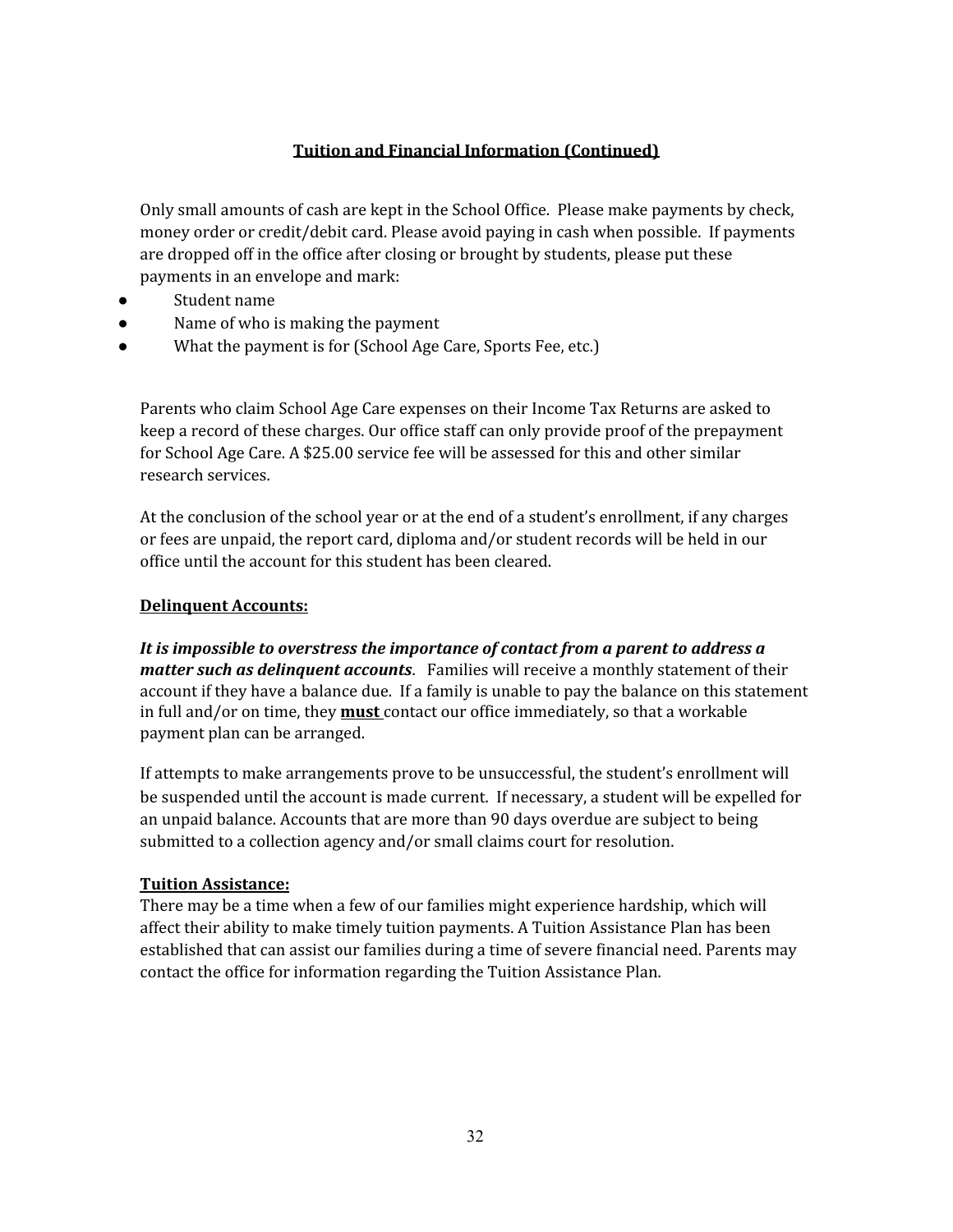#### **Collection of Delinquent Accounts**

- Invoices are sent out each month.
- If an account is delinquent, a note is put on the statement and circled.
- Depending on the circumstance, the Finance Manager or Treasurer will contact the family involved.
- If payment is not received, or arrangements made, the account is discussed at the finance meeting. This generally occurs when an account is 60-days past due.
- If the account is beyond 60-days, and no arrangements have been made or the agreements have not been followed, the Finance Manager or Treasurer will contact the parent and ask the child not be returned to school or preschool until the account in paid.
- When all collection efforts, including a certified-return-receipt letter, have failed, the account will be turned over to a collection agency and/or small claims court.
- At times, arrangements are made to extend payment out past the time the child is enrolled at Victory Christian Academy, or partial payments for a special period of time when there is a documented financial hardship. These arrangements are honored as long as the customer follows through on the arrangement.

## **Weapons Policy**

The possession of any item that could inflict bodily harm to another person is not permitted at school or any school function, unless it is being used for a teacher assigned project. A weapon is defined as any object that, by its design, use, intended use, or brandishing could cause bodily harm or property damage or could intimidate other persons. Weapons include, but are not limited to, firearms (whether loaded or unloaded, whether operational or not, and whether genuine or not), as well as knives and knife look-alikes, chains, martial arts equipment, dangerous chemicals, and explosives. Items not designed as weapons will be regarded as weapons under this policy if their use causes another person bodily harm or property damage, or if the items are used with the intent of causing bodily harm or property damage, or if they are used to intimidate others. Such items include, but are not limited to, belts, sprays, pens and pencils, scissors, and other sharp objects. The principal and/or Board of Education will determine appropriate, logical consequences for violating this policy. Consequences may include any or all of the following:

- Administering approved disciplinary practices and procedures.
- Notifying the principal and/or Board of Education.
- Notifying parents, guardians, or legal custodians.
- Notifying law enforcement officials.
- Suspension from school.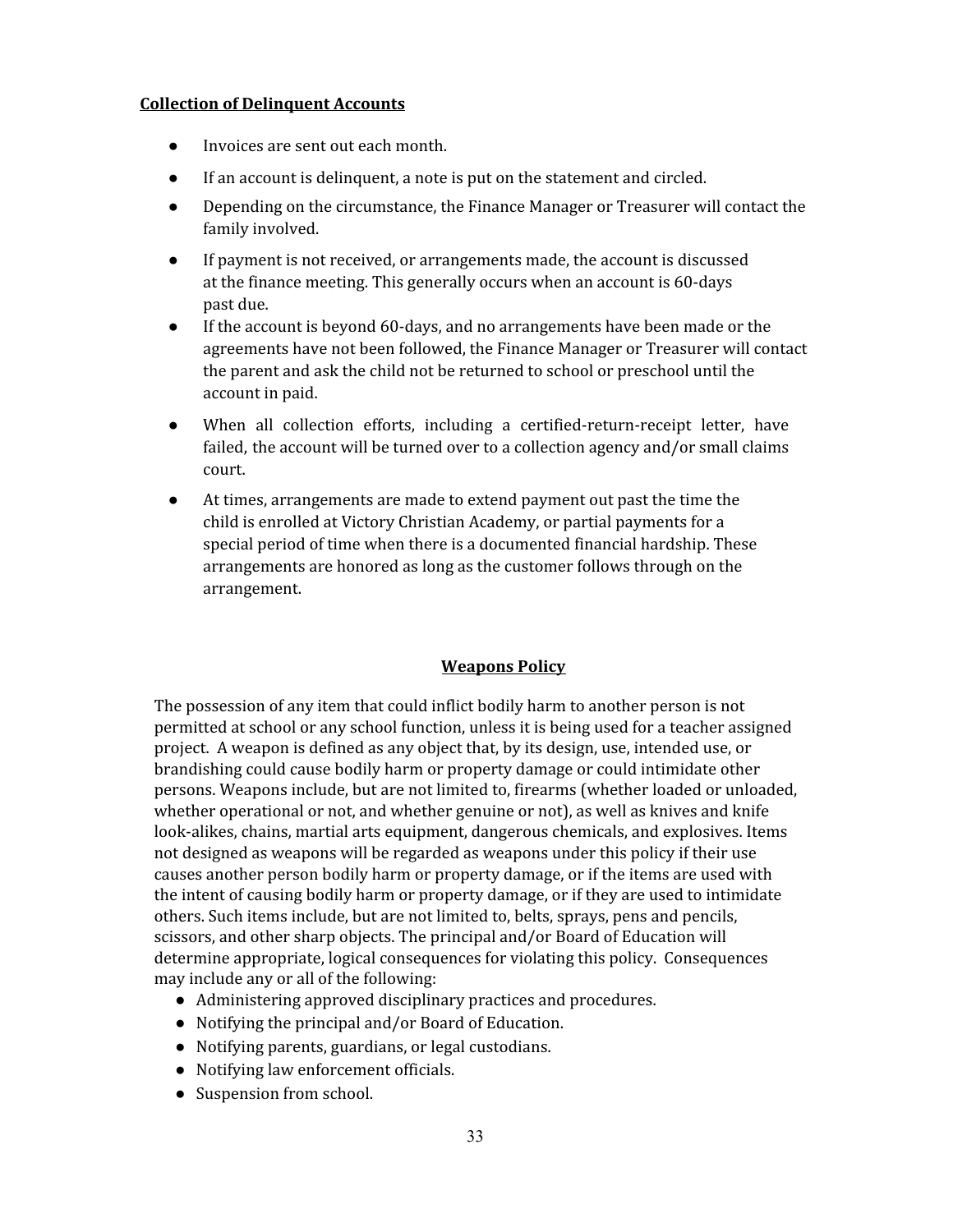● Recommendation for expulsion by the Board of Education.

#### **Website**

Victory Lutheran Church operates a website for information and promotion of its ministries, including our school.

#### **The web-address for this site is: WWW. [VICTORYSOUTHBBAY.ORG](http://www.pilgrimcv.org/)**

*Some teachers also have personal web pages through this website for their classroom. These web pages may include information like homework, projects, and announcements and reminders throughout the week.*

#### **Miscellaneous School Rules**

- *o Students are not allowed to leave school grounds unless they have permission from the Staf member in charge, or a member of the faculty.*
- *o Items that could cause classroom distractions, playground disruption, or which are dangerous, extremely valuable, or nuisance items, should not be brought to school unless teacher permission is obtained ahead of time. These items include (but not be limited to) phones, iPads, cameras, remote control cars, portable gaming devices, etc..) When these items are allowed by the classroom teacher, the student bears FULL RESPONSIBILITY for the item.*
- *o Students who bring cell phones to school or School Age Care will be required to turn them of , and to leave them in their backpack once school starts. The student bears full responsibility for lost, stolen or damaged items that they bring to school.*
- *o At no time should gum be chewed on school grounds.*
- *o Students are not permitted to bring glass containers for lunchtime.*
- *o Students are not allowed to purchase sodas before, during, or after school, and while they are participating in School Age Care.*
- *o At lunchtime, all food should be eaten at the lunch table unless other arrangements have been made with a supervising adult. Students should remain seated at this time.*